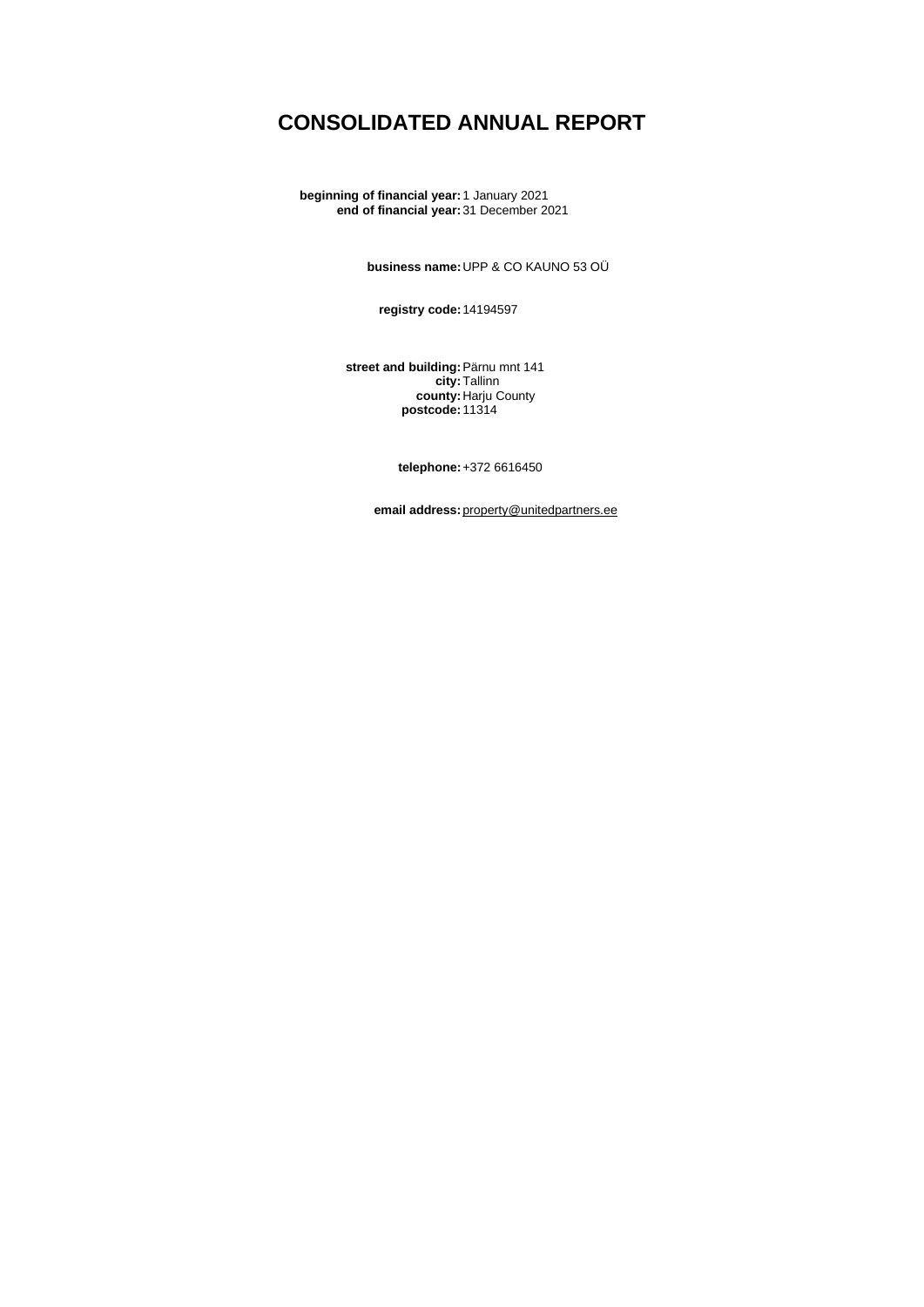## **Table of contents**

| <b>MANAGEMENT REPORT</b>    |                                               | 3  |
|-----------------------------|-----------------------------------------------|----|
| <b>Financial statements</b> |                                               | 5  |
|                             | <b>Consolidated balance sheet</b>             | 5  |
|                             | <b>Consolidated income statement</b>          | 6  |
|                             | <b>Consolidated cash flow statement</b>       | 7  |
|                             | Consolidated statement of changes in equity   | 8  |
|                             | Notes to financial statements                 | 9  |
| Note 1                      | <b>Accounting policies</b>                    | 9  |
| Note 2                      | Cash                                          | 12 |
| Note 3                      | Prepaid taxes and taxes payable               | 12 |
| Note 4                      | <b>Shares of subsidiaries</b>                 | 12 |
| Note 5                      | Investment properties                         | 12 |
| Note 6                      | Property, plant and equipment                 | 13 |
| Note 7                      | Intangible assets                             | 14 |
| Note 8                      | Loans payable                                 | 15 |
| Note 9                      | Payables and prepayments                      | 16 |
| Note 10                     | <b>Provisions</b>                             | 16 |
| Note 11                     | <b>Contingent liabilities and assets</b>      | 16 |
| Note 12                     | Share capital                                 | 17 |
| Note 13                     | Sales revenue                                 | 17 |
| Note 14                     | Other operating expenses                      | 17 |
| Note 15                     | Labour expenses                               | 18 |
| Note 16                     | Interest expenses                             | 18 |
| Note 17                     | Income tax                                    | 18 |
| Note 18                     | <b>Related parties</b>                        | 18 |
| Note 19                     | Events after the reporting date               | 19 |
| Note 20                     | Unconsolidated balance sheet                  | 20 |
| Note 21                     | Unconsolidated income statement               | 20 |
| Note 22                     | Unconsolidated cash flow statement            | 21 |
| Note 23                     | Unconsolidated statement of changes in equity | 22 |
| Note 24                     | Going concern                                 | 22 |
| <b>Signatures to report</b> |                                               | 23 |
| Sworn auditor's report      |                                               | 24 |

2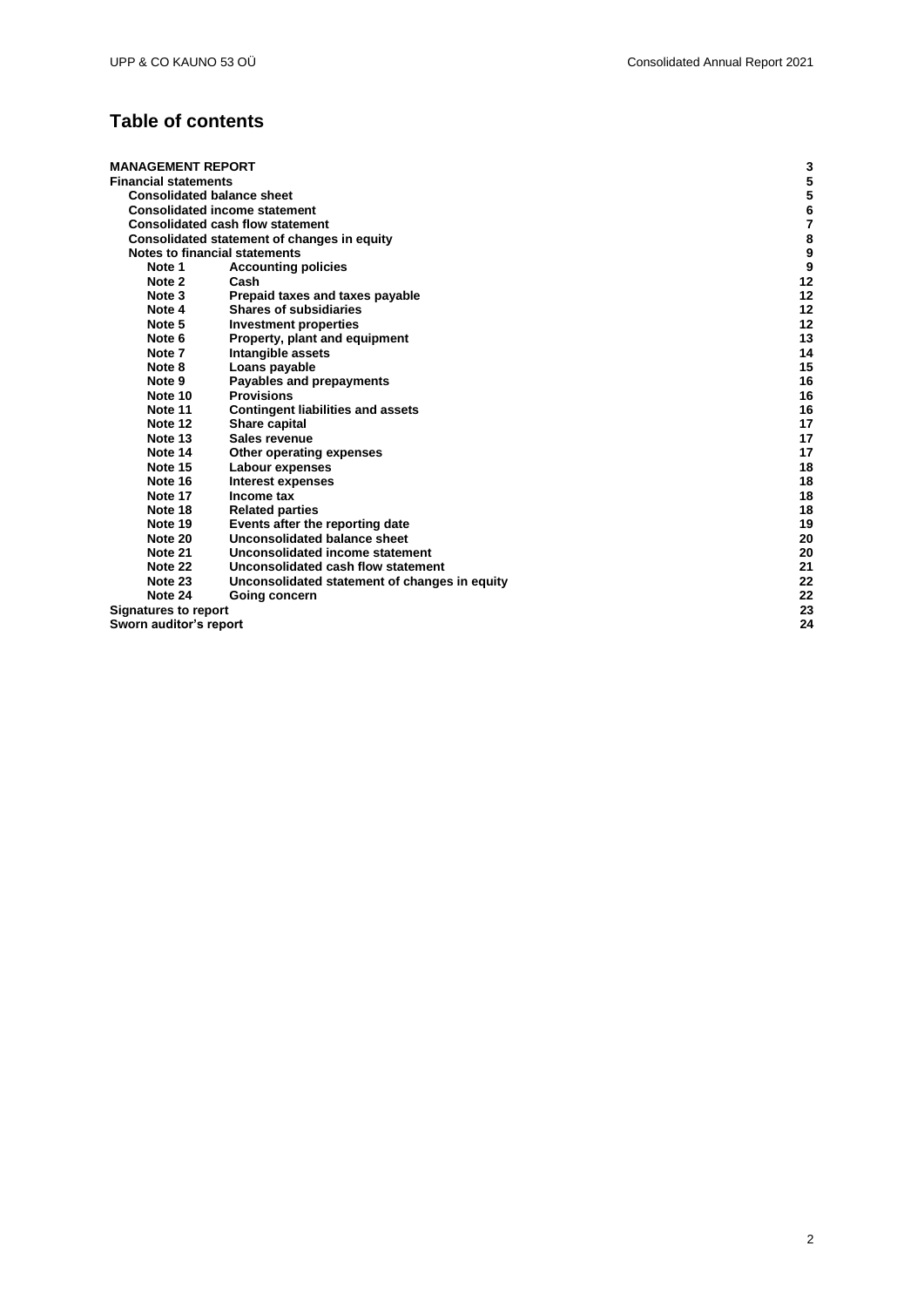### <span id="page-2-0"></span>**MANAGEMENT REPORT**

UPP & CO Kauno 53 OÜ, the parent company of the consolidation group, was established in order to acquire and manage an investment property and raise additional capital for the given transaction.

In 2017, the company acquired 100% holding in Promalita UAB, a company registered in the Republic of Lithuania, which owns a logistics centre near Vilnius. The net internal area of the centre is  $21,232$  m<sup>2</sup> and it is fully rented out. Rimi retail chain is the anchor tenant.

On 21 February 2022, Promalita UAB, the subsidiary of the consolidation group, extended the rental contract with Hakonlita UAB until 2031. Hakonlita UAB is the anchor tenant of the logistics centre, which is in the ownership of Promalita UAB, forming 93% of the revenue of the logistics centre.

The sales of the Group amounted to 1,309,432 euros in the reporting year (2020: 1,304,950 euros). There are no employees in the Group, which is why no remuneration has been calculated for them. However, remuneration has been calculated for the members of the management board. Expenses with tax amounted to 390 euros (2020: 264 euros) in the reporting year and there are no other discounts or benefits.

There is no vacancy in the building as at the end of the reporting year, all payments from clients are received when due and the Group has performed all of the obligations to its creditors appropriately.

On 30 March 2022, Promalita UAB extended the loan agreement with OP Corporate Bank plc Lithuania Branch until 2027. The loan amount was not increased at the moment, the risk margin increased from 1.75% to 1.91% due to the appreciation of the loan capital of the bank.

In the financial year of 2022, Promalita UAB intends to examine the methods of how to make the warehouse building more energy efficient in the light of the increase in energy prices. In connection with the foregoing, Promalita UAB plans to invest 100,000 euros in the financial year of 2022.

The inflation which has increased at the end of the reporting year very likely refers to an increase in base rates at the end of 2022. The geopolitical situation has again made the European curve a bit smoother than it was at the beginning of February, but if inflation is not brought under control (i.e. if it does not subside itself), it may be presumed that the increase in the base rate will be sharp. A sharp increase in the base rate will certainly have an impact on the growth rate of real estate prices. However, until real interest rates stay negative, no decline can be seen in real estate prices.

The impact of the volatility of raw material prices on the market still becomes clear, the actual scope thereof is unpredictable as it affects all sectors differently. The difference between the construction price and rental price of a square metre has become very large and an increase in rental prices is to be expected. This will, however, place tenants in a difficult position as all input prices will rise for them. At the same time, construction at the current rental prices does not pay off, which would mean suspension of construction activities if the customer is unable to pay a higher price.

Since the Group was created solely for its current activities, there are no planned structural changes in business operations.

| <b>Principal financial ratios</b> | 2021   | 2020   |  |
|-----------------------------------|--------|--------|--|
| Debt/equity ratio (times)         | 7.67   | 9.97   |  |
| Debt ratio (times)                | 0.88   | 0.91   |  |
| Long-term loan ratio (times)      | 0.32   | 0.74   |  |
| Return on equity %                | 22.85% | 25.26% |  |
| Equity ratio (times)              | 0.11   | 0.09   |  |
| ROA %                             | 2.36%  | 2.04%  |  |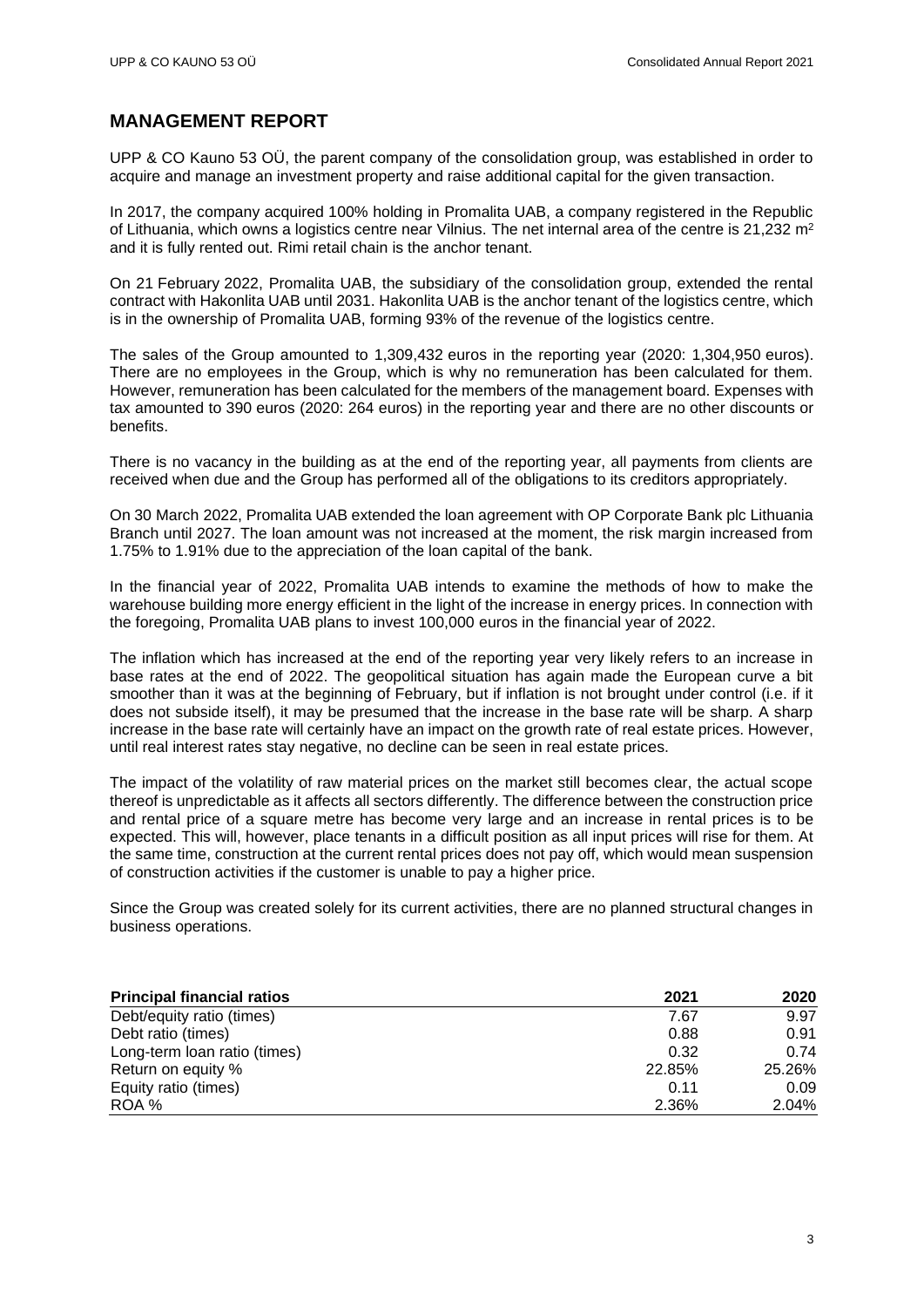### **Formulas used for calculation of ratios**

Debt to equity ratio  $=$  debt / equity Debt ratio (times) = liabilities / (liabilities + equity) Long-term loan ratio = long-term loans / (long-term liabilities + equity) Return on equity  $% =$  (net profit / average equity (12 months)  $*$  100 Equity ratio = equity / average assets (12 months) Return on assets ROA % = net profit / average assets \* 100

UPP & CO Kauno 53 OÜ and its subsidiary Promalita UAB are a going concern.

Marko Tali Member of Management Board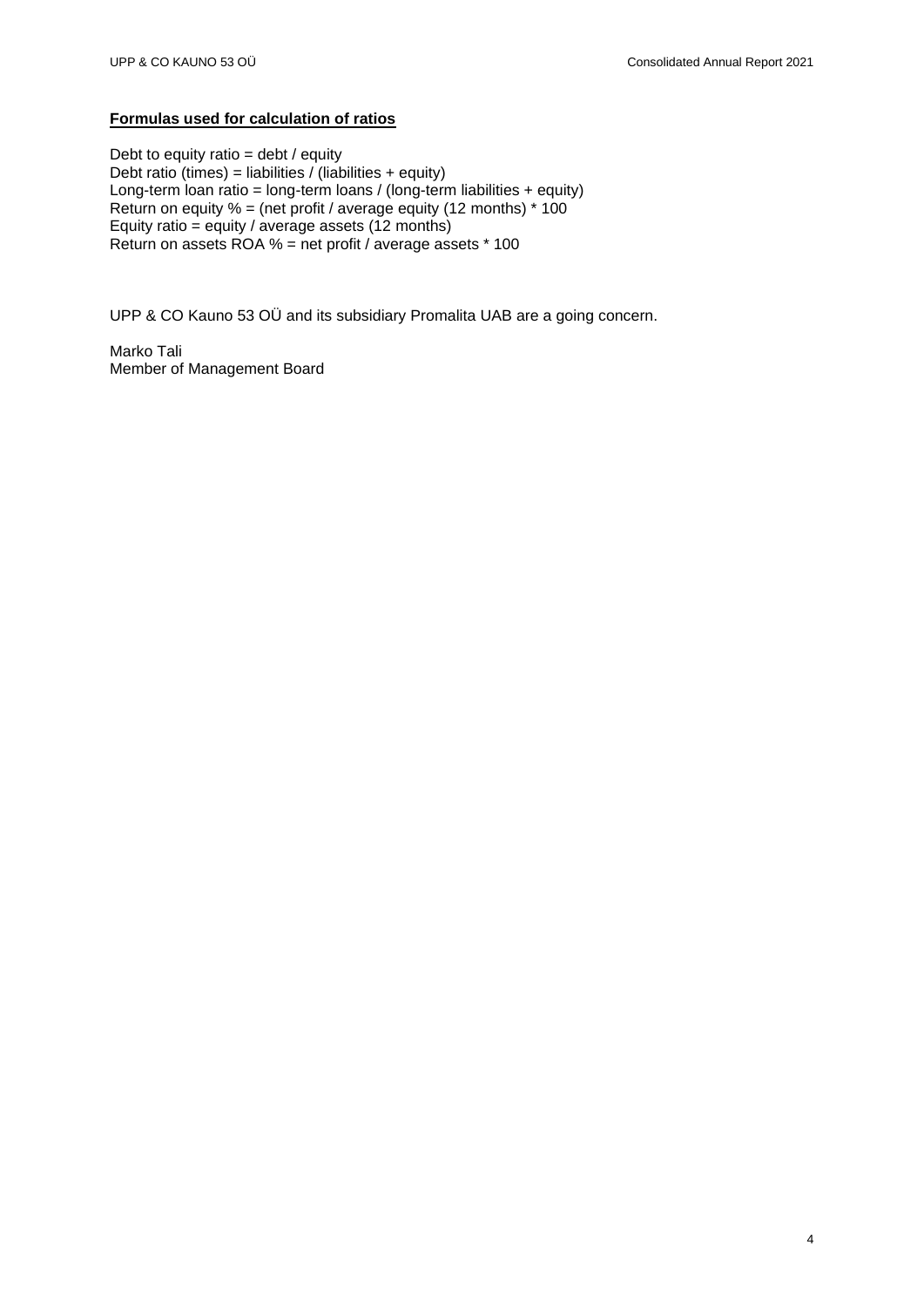## <span id="page-4-0"></span>**Financial statements**

## <span id="page-4-1"></span>**Consolidated balance sheet**

|                                               | 31.12.2021 | 31.12.2020 Note No |                |
|-----------------------------------------------|------------|--------------------|----------------|
| Assets                                        |            |                    |                |
| <b>Current assets</b>                         |            |                    |                |
| Cash                                          | 597,244    | 477,621            | $\overline{c}$ |
| Receivables and prepayments                   | 12,197     | 6,482              |                |
| <b>Total current assets</b>                   | 609,441    | 484,103            |                |
| <b>Fixed assets</b>                           |            |                    |                |
| Investment properties                         | 15,750,000 | 15,750,000         | $\overline{5}$ |
| Property, plant and equipment                 | 2,941      | 7,707              | 6              |
| Intangible assets                             | 426,944    | 640,412            | 7              |
| <b>Total fixed assets</b>                     | 16,179,885 | 16,398,119         |                |
| <b>Total assets</b>                           | 16,789,326 | 16,882,222         |                |
| Liabilities and equity                        |            |                    |                |
| Liabilities                                   |            |                    |                |
| <b>Current liabilities</b>                    |            |                    |                |
| Loans payable                                 | 7,053,334  | 460,000            | 8              |
| Payables and prepayments                      | 154,786    | 165,474            | $\overline{9}$ |
| <b>Total current liabilities</b>              | 7,208,120  | 625,474            |                |
| Long-term liabilities                         |            |                    |                |
| Loans payable                                 | 5,371,850  | 12,425,184         | 8              |
| Provisions                                    | 2,273,216  | 2,292,428          | 10             |
| <b>Total long-term liabilities</b>            | 7,645,066  | 14,717,612         |                |
| <b>Total liabilities</b>                      | 14,853,186 | 15,343,086         |                |
| Equity                                        |            |                    |                |
| Equity held by shareholders of parent company |            |                    |                |
| Share capital in nominal value                | 2,500      | 2,500              | 12             |
| Retained earnings (loss)                      | 1,536,636  | 1,191,417          |                |
| Profit (loss) for financial year              | 397,004    | 345,219            |                |
| Total equity held by shareholders of parent   | 1,936,140  | 1,539,136          |                |
| company                                       |            |                    |                |
| <b>Total equity</b>                           | 1,936,140  | 1,539,136          |                |
| <b>Total liabilities and equity</b>           | 16,789,326 | 16,882,222         |                |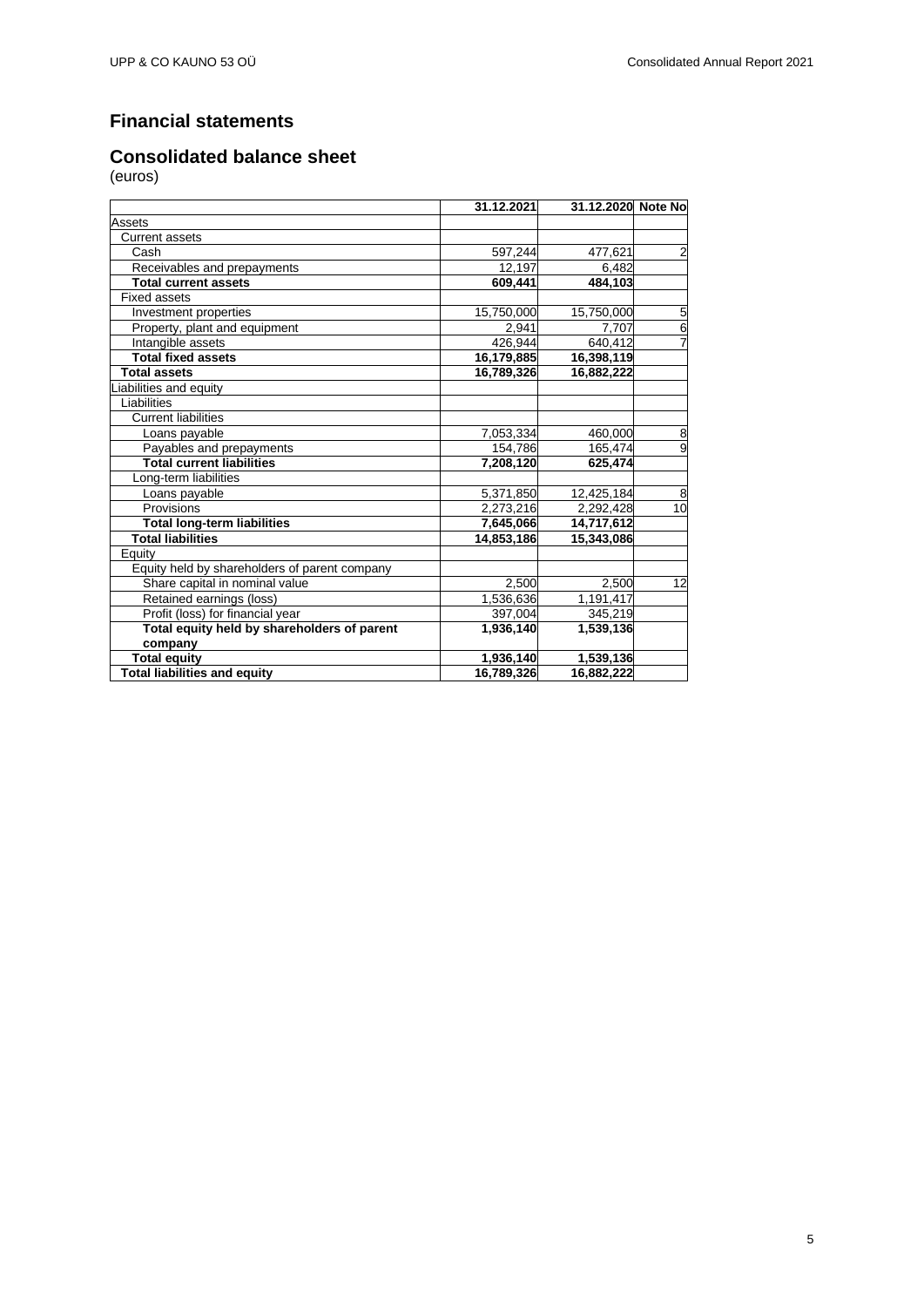## <span id="page-5-0"></span>**Consolidated income statement**

|                                                             | 2021       |            | 2020 Note No |
|-------------------------------------------------------------|------------|------------|--------------|
| Sales revenue                                               | 1,309,432  | 1,304,950  | 13           |
| Other operating expenses                                    | $-107,503$ | $-94.379$  | 14           |
| Labour expenses                                             | $-390$     | $-264$     | 15           |
| Depreciation and impairment of fixed assets                 | $-218,234$ | $-219,810$ | 6, 7         |
| <b>Operating profit (loss)</b>                              | 983,305    | 990.497    |              |
| Interest expenses                                           | $-514,551$ | $-609,761$ | 16           |
| Profit (loss) before income tax                             | 468,754    | 380,736    |              |
| Income tax                                                  | $-71,750$  | $-35,517$  | 17           |
| Profit (loss) for financial year                            | 397,004    | 345.219    |              |
| Profit (loss) attributable to shareholder of parent company | 397,004    | 345,219    |              |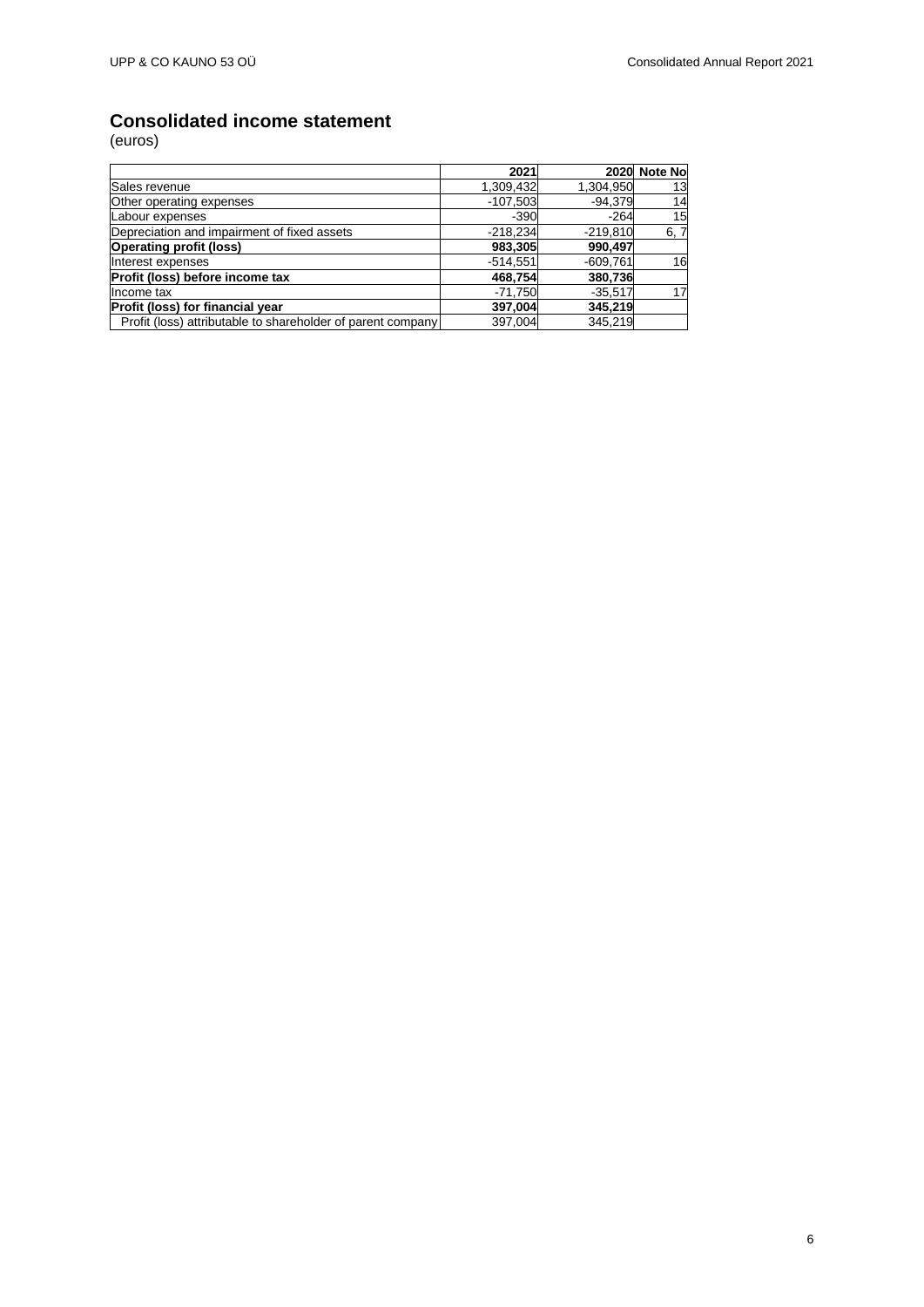## <span id="page-6-0"></span>**Consolidated cash flow statement**

|                                                                          | 2021       |              | 2020 Note No   |
|--------------------------------------------------------------------------|------------|--------------|----------------|
| Cash flow from operating activities                                      |            |              |                |
| Operating profit (loss)                                                  | 983,305    | 990,497      |                |
| Adjustments                                                              |            |              |                |
| Depreciation and impairment of fixed assets                              | 218,234    | 219,810      | 6, 7           |
| <b>Total adjustments</b>                                                 | 218,234    | 219,810      |                |
| Change in receivables and prepayments related to<br>operating activities | $-5,714$   | 1,730        |                |
| Change in payables and prepayments related to<br>operating activities    | 9,775      | $-24,216$    |                |
| Corporate income tax paid                                                | $-92,113$  |              |                |
| Total cash flow from operating activities                                | 1,113,487  | 1,187,821    |                |
| Cash flow from investing activities                                      |            |              |                |
| Loans granted                                                            | 0          | $-130,000$   |                |
| Repayments of loans granted                                              |            | 130,000      |                |
| Total cash flow from investing activities                                |            |              |                |
| Cash flow from financing activities                                      |            |              |                |
| Repayments of loans raised                                               | $-460,000$ | $-460,000$   | 8              |
| Interest paid                                                            | $-533,864$ | $-613, 119$  |                |
| Total cash flow from financing activities                                | -993,864   | $-1,073,119$ |                |
| <b>Total cash flow</b>                                                   | 119,623    | 114,702      |                |
| Cash and cash equivalents at beginning of period                         | 477,621    | 362,919      | 2              |
| Change in cash and cash equivalents                                      | 119,623    | 114,702      |                |
| Cash and cash equivalents at end of period                               | 597,244    | 477,621      | $\overline{a}$ |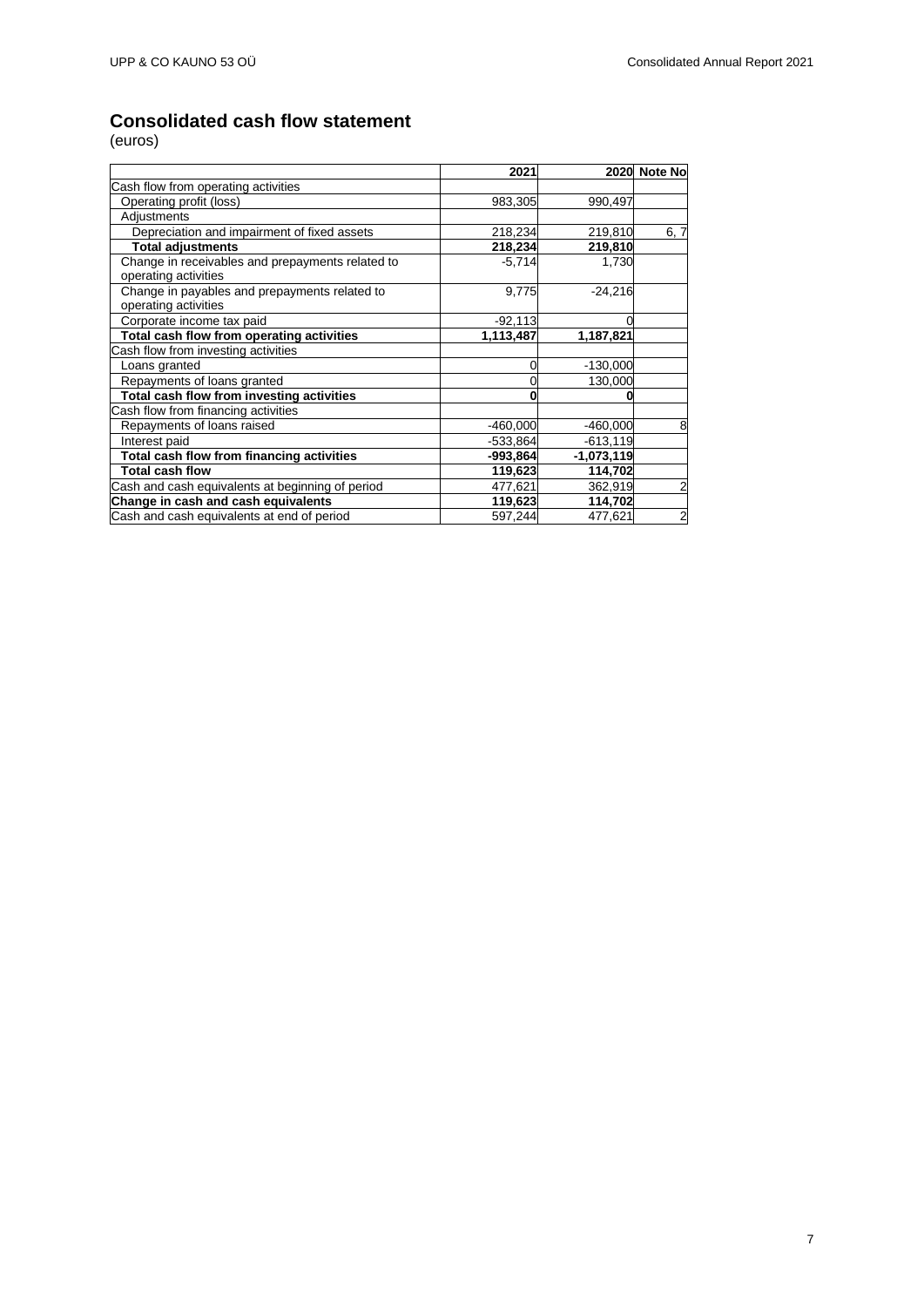### <span id="page-7-0"></span>**Consolidated statement of changes in equity**

|                             |                  |                                       | <b>Total</b> |
|-----------------------------|------------------|---------------------------------------|--------------|
|                             |                  | Equity held by shareholders of parent |              |
|                             |                  | company                               |              |
|                             | Share capital in | <b>Retained earnings</b>              |              |
|                             | nominal value    | (loss)                                |              |
| 31.12.2019                  | 2,500            | 1,191,662                             | 1,194,162    |
| Profit (loss) for financial |                  | 345,219                               | 345.219      |
| year                        |                  |                                       |              |
| Other changes in equity     |                  | $-245$                                | $-245$       |
| 31.12.2020                  | 2,500            | 1,536,636                             | 1,539,136    |
| Profit (loss) for financial |                  | 397.004                               | 397,004      |
| year                        |                  |                                       |              |
| 31.12.2021                  | 2,500            | 1,933,640                             | 1,936,140    |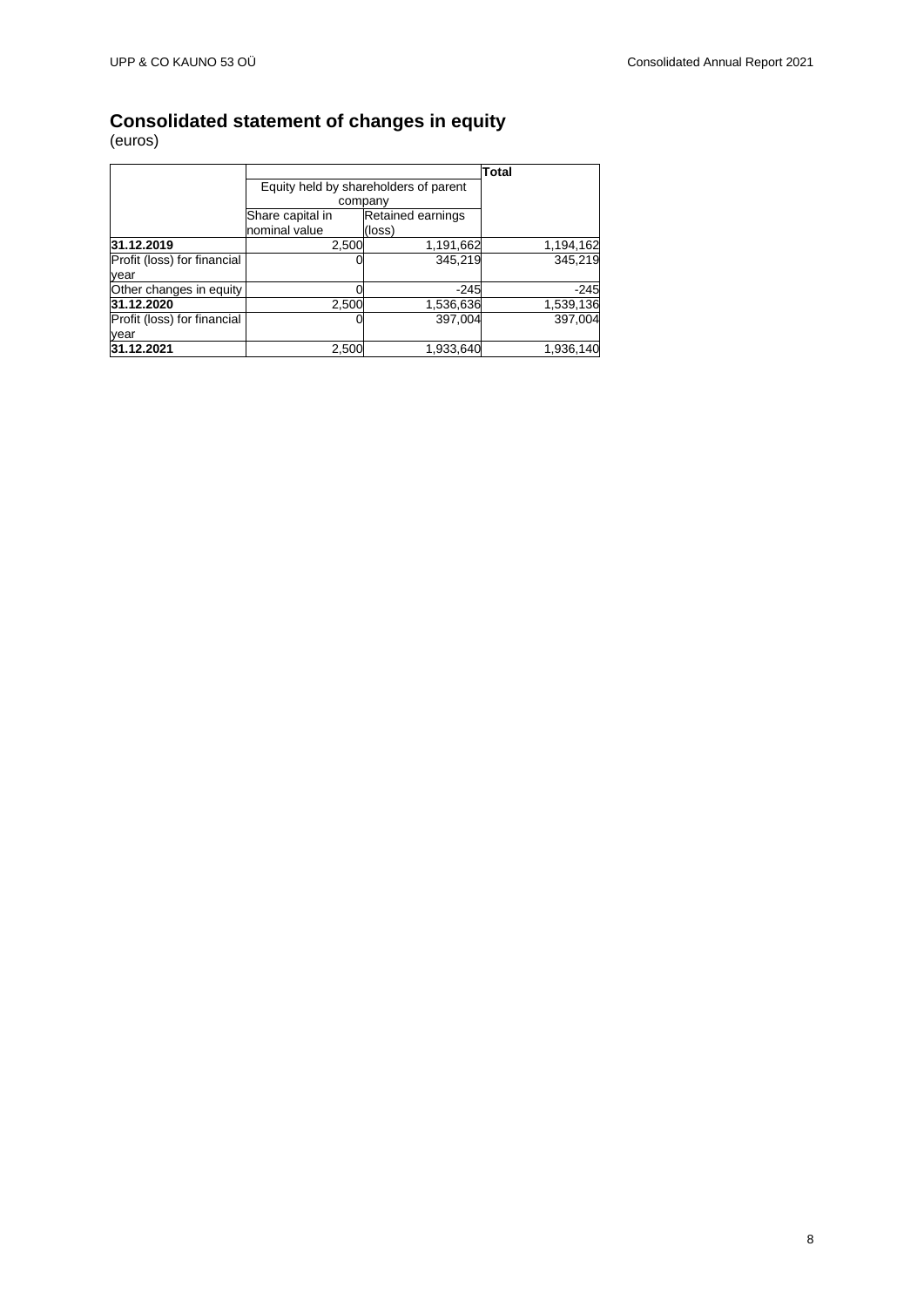## <span id="page-8-0"></span>**Notes to financial statements**

### <span id="page-8-1"></span>**Note 1 Accounting policies**

### **General information**

UPP & CO Kauno 53 OÜ (hereinafter the Parent Company) is a company registered and operating in Estonia. The consolidated financial statements recognise the consolidated assets, liabilities, equity, economic results and cash flow of the Parent Company and its Lithuanian subsidiary Promalita UAB (hereinafter jointly referred to as the Group).

The consolidated financial statements of UPP & CO Kauno 53 OÜ for 2021 have been prepared in compliance with the Estonian financial reporting standard. The Estonian financial reporting standard is based on the internationally accepted accounting and reporting principles, the principal requirements of which are established by the Accounting Act and which are supplemented by the guidelines issued by the Accounting Standards Board of the Republic of Estonia.

The consolidated financial statements have been prepared in euros.

The main accounting policies used in the preparation of the consolidated financial statements are set out below.

### **Preparation of consolidated statements**

The financial indicators of the Parent Company and its subsidiaries recognised in the consolidated statements have been added up as if they were a single company.

Subsidiaries are all of the companies controlled by the Parent Company. Control is presumed if the Parent Company holds more than 50% of the voting rights of the subsidiary either directly or via subsidiaries or is otherwise capable of controlling the operating and financial policies of the subsidiaries.

In the consolidated statements, the financial indicators of the Parent Company and subsidiaries are added up on a line-by-line basis, eliminating entirely all mutual claims, obligations and transactions, and the unrealised gains and losses arising thereby. The investments in subsidiaries recognised in the balance sheet of the Parent Company are eliminated against the holding of the Parent Company in the equity of the subsidiaries. In subsidiaries where the holding of the Parent Company is below 100%, the minority share is separated from the net assets and profit/loss for the financial year of the relevant subsidiary.

In the preparation of the consolidated statements, the accounting policies applied by the Parent Company are proceeded from and, if necessary, the required adjustments are made in the statements of the subsidiaries in order to align them with the accounting policies of the Parent Company. Subsidiaries are consolidated in the consolidated financial statements from the date of their acquisition until the date of their sale.

Investments in subsidiaries and affiliates are recognised by the equity method in the unconsolidated statements.

The dividends payable by the object of investment are recognised as a reduction in the investment at the moment when the investor becomes entitled to the dividends.

### **Financial assets**

All financial assets are initially registered at their acquisition cost, which is equal to the fair value of the consideration paid for the financial asset in question. The initial acquisition cost also includes all the costs directly attributable to the acquisition of financial assets, including the fees payable to agents and advisers, the non-refundable taxes attributable to the transaction and other similar costs, and excluding the costs attributable to the acquisition of such financial assets that are recognised at fair value with changes through profit or loss.

All purchases and sales of financial assets under regular market conditions are recognised on the relevant transaction dates, i.e. on the date when the group enters into the obligation (e.g. enters into a contract) for the purchase or sale of certain financial assets. Purchases and sales where transfer of the purchased or sold financial assets from the seller to the buyer occurs during the period that is usual on the given market or required under the relevant market regulations are deemed to occur under ordinary market conditions.

### **Cash**

Bank account balances are recognised under cash in the balance sheet. Cash payments are not accepted or made. Cash flow from operating activities is recognised using the indirect method. Cash flow from investing and financing activities is recognised using the direct method, i.e. presented as the gross earnings and payments in the reporting period.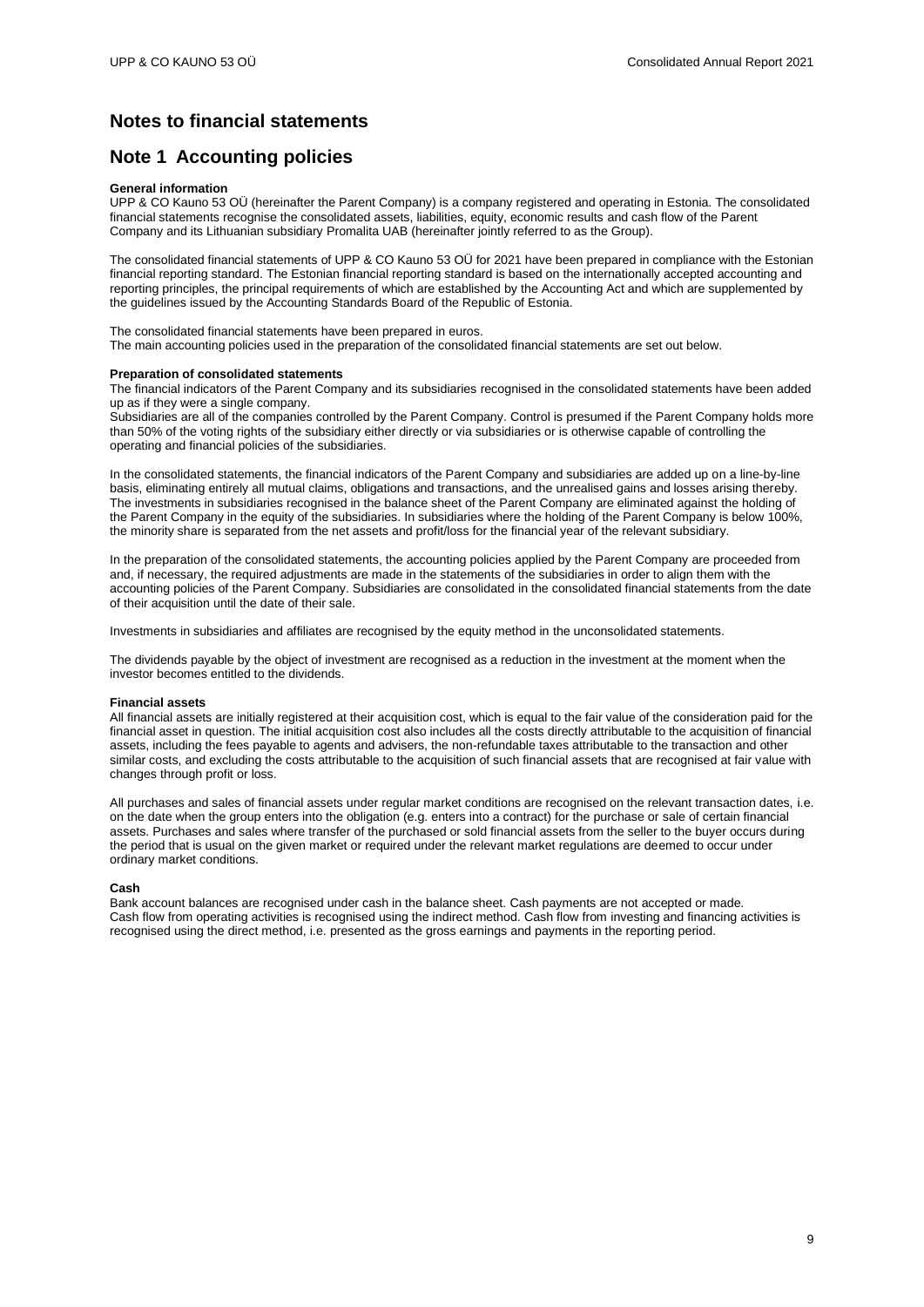#### **Receivables and prepayments**

Trade receivables, accrued income and other short-term and long-term receivables (incl. loans receivable and deposits) are recognised at the adjusted acquisition cost. On every reporting date, indications for impairment of the aforementioned financial assets are assessed. If such indications exist, the financial assets recognised at the adjusted acquisition cost are written down to the present value of the payments to be presumably received therefrom in the future. The write-downs arising from the impairment are recognised in the income statement as expenses.

#### **Investment properties**

Investment properties are real estate objects held by the Group first and foremost for the purposes of earning income from rent or for capital appreciation, but not for using these upon manufacturing products or providing services, for administrative purposes or for sales in the course of usual operating activities.

Investment properties are recognised using the fair value method. When applying the fair value method, the investment property is recognised by the Group on every balance sheet date at its fair value proceeding from the discounted cash flow method. Gains and losses on changes in the value are recognised in the income statement of the reporting period under other operating revenue and other operating charges.

### **Property, plant and equipment and intangible assets**

Property, plant and equipment are assets used by the Group upon providing services or for administrative purposes that it intends to use for a period longer than one year. Property, plant and equipment are initially registered at their acquisition cost which consists of the purchase price and costs directly attributable to acquisition. The lower limit of registration of property, plant and equipment is 200 euros. In the balance sheet, property, plant and equipment are recognised at their acquisition cost less accumulated depreciation and write-downs resulting from any decrease in value.

Depreciation is calculated using the straight-line method.

Property, plant and equipment are written off the balance sheet if their further use or sale is not likely to result in economic gain. Any gains/losses arising from sale or write-off means the difference between the value received and the residual value of the main value.

#### Goodwill

The goodwill created upon the acquisition of a company is recognised at the acquisition cost as at the date of acquisition, less write-downs arising from impairment, if any.

The management board has decided that as of 1 January 2018, goodwill is depreciated down to zero within 6 years. The depreciation of goodwill is recognised in the income statement under depreciation and impairment of fixed assets.

### **Useful life by groups of fixed assets (in years)**

| Name of fixed asset group          | Useful life  |
|------------------------------------|--------------|
| Land                               | Undetermined |
| <b>Buildings and structures</b>    | 10-50        |
| Machinery and equipment            | $2 - 12$     |
| Means of transport                 | $4 - 10$     |
| Other fixtures, fittings and tools | $2 - 5$      |

#### **Leases**

Lease transactions where all significant risks and rewards of ownership of the assets transfer to the lessee are recognised as finance lease.

Other lease transactions are treated as an operating lease.

The Group leases its assets under operating lease conditions and therefore recognises assets in the balance sheet under regular conditions and similarly to other assets recognised in the balance sheet.

The lessor recognises the rental income received from an operating lease during the rental period as revenue in the income statement. The payments made to the lessor are structured such as to increase together with the expected general inflation based on the published indexes in order to compensate for the expected increase in the expenses of the lessor in relation to inflation.

#### **Financial liabilities**

Financial liabilities are initially registered at their acquisition cost, which is the fair value of the payment made or received for the particular financial liabilities. The initial acquisition cost includes all transaction costs directly attributable to the acquisition of the financial liability.

Any subsequent accounting of financial liabilities takes place depending on their type either pursuant to the acquisition cost or adjusted acquisition cost method. A financial liability is classified as short-term if its payment deadline arrives within one year of the reporting date or if the Group does not have the unconditional right to postpone payment of the liability for more than one year as of the reporting date. Other liabilities are recognised as long-term.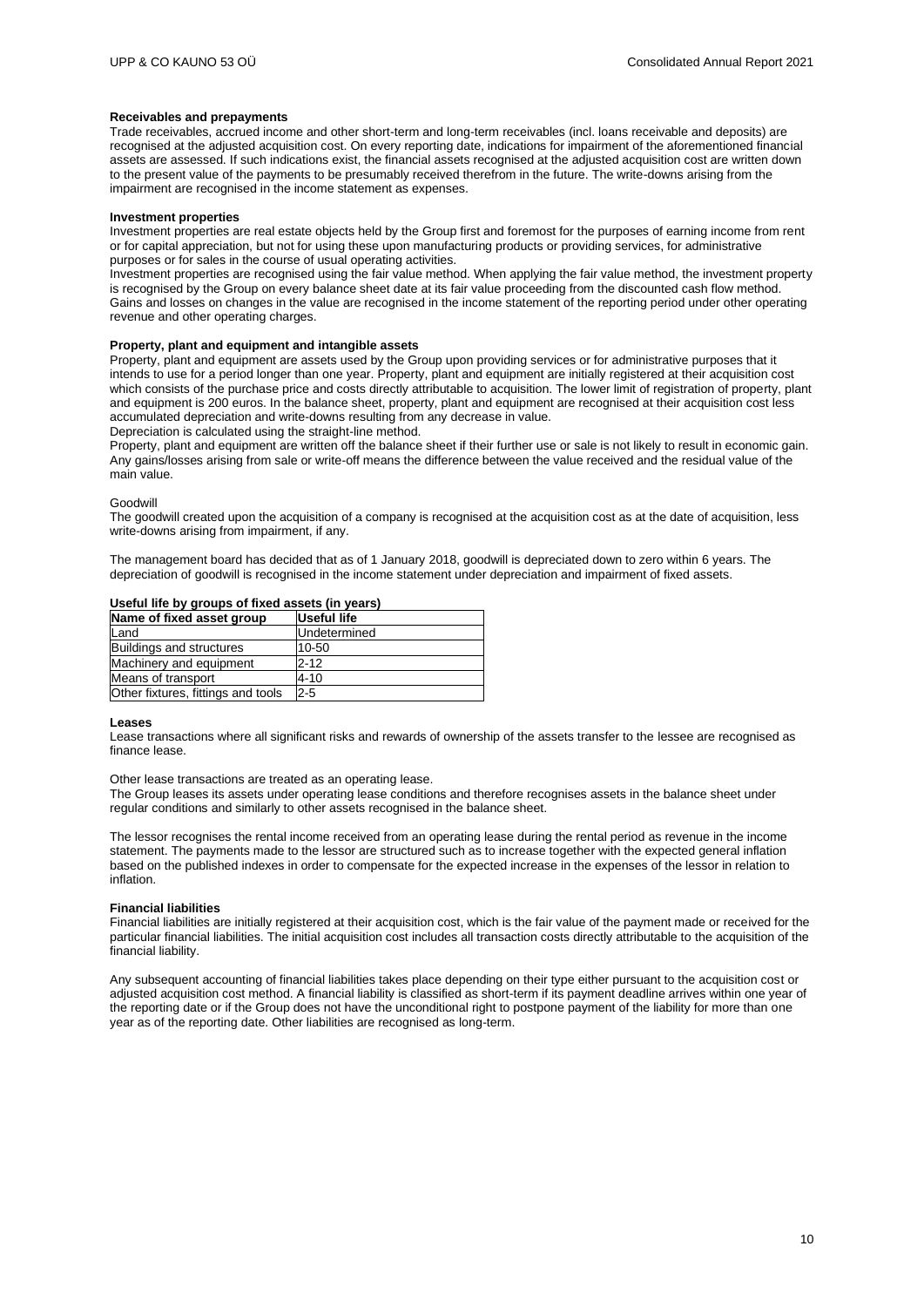A financial liability is derecognised when it is discharged, cancelled or expires.

Interest-bearing bank loans are initially recognised in the amount of cash received, less transaction fees paid. Thereafter, said financial liabilities are recognised using the adjusted acquisition cost method, where the initial acquisition cost is adjusted with repayments of the loan principal. Interest expenses are recognised as an expense in the income statement under interest expenses on an accrual basis.

The depreciation of transaction costs is recognised in the income statement along with interest expenses.

Received long-term intra-group loans are recognised at the adjusted acquisition cost where the initial acquisition cost is adjusted with contractual repayments during the provided period. Interest expenses are recognised as an expense in the income statement under interest expenses by using the contractual interest rate as of the period of arising thereof.

#### **Revenue**

Revenue from the sale of services is recognised in the period in which the service is provided if the revenue gained from providing the service can be reliably measured, the proceeds arising from the transaction are likely to be collected, and the expenses related to the transaction can be reliably assessed. Revenue from the sale of goods is recognised when all the significant risks and rewards of ownership of the goods have transferred to the buyer, the proceeds arising from the sale are likely to be collected and the sales revenue and expenses related to the transaction can be reliably measured.

Sales revenue reflects the sale of services and goods related to the principal activity, whilst the net method is used to recognise the utility services to be resold.

Other operating revenue comprises irregular revenue not directly related to the principal activity.

Interest income is recognised on an accrual basis once it is likely that the Group will gain economic benefit from the transaction and the amount of interest income can be reliably measured.

#### **Expenses**

Expenses are recognised on an accrual basis, i.e. at the moment when the economic transaction actually occurs, not when the liability is paid.

Expenses are recognised in the same period as the revenue associated with them. Expenses that are likely to participate in generating economic benefits in future periods are recognised in the balance sheet as assets at the moment of their emergence and as expenses in the period(s) when the expenses associated with them emerge.

Expenses of services and goods purchased directly for the purpose of the principal activity are recognised in the income statement under goods, raw materials and services. Other operating expenses comprise expenses that are not regarded directly as costs of provision of services. Other operating revenue comprises irregular expenses not related to the principal activity. Interest expenses are recognised as financial expenses of the reporting period on the accrual basis.

#### **Taxation**

Pursuant to the currently applicable Income Tax Act, a company registered in Estonia does not pay income tax on the profit earned, and profit distributed by way of a bonus issue is also not taxed. Companies pay income tax on profit distributed as dividends or other profit distributions, including disbursements from equity, that exceed the monetary and non-monetary contributions to the equity of the company upon the disbursement thereof by monetary or non-monetary means. On the basis of the aforementioned Act, profit distributed by the company as dividends or by other means is taxed with income tax at the rate of 20/80. Pursuant to the tax legislation applicable in Estonia, the company is not able to disburse all its available equity without additional expenses; instead, a part of equity will be used to cover the income tax on dividends. Provisions in respect of future income tax payable on dividends are not formed before the declaration of dividends, but the relevant information is disclosed in the notes to the statements.

Corporate income tax related to the disbursement of dividends or the making of other payments that reduce equity is recognised as a liability and an expense at the moment of announcing the dividends or other payments that reduce equity. Income tax on dividends is recognised in the income statement under income tax expenses during the same period when the dividends are announced, regardless of the period for which they have been announced or when they are actually disbursed.

#### Taxation of subsidiaries registered abroad

Pursuant to the Income Tax Act, the net profit of the company, as adjusted with the temporary and permanent differences provided in the Income Tax Act, is subject to income tax in Lithuania, with the tax rate being 15%. Deferred tax has been recognised in the accounting pursuant to the liability method on all temporary differences as of the balance sheet date between the tax base and book value of the assets and liabilities. Deferred tax assets are only recognised if it is likely that profits will be earned in the future at the expense of which the deferred tax assets can be used.

#### **Related parties**

Parties are considered related if one party either controls the other party or has significant influence on the business decisions made by the other party, including the parent company and other companies belonging to the same group, owners and members of the management board, their family members and companies that are controlled by said persons or where said persons have significant influence.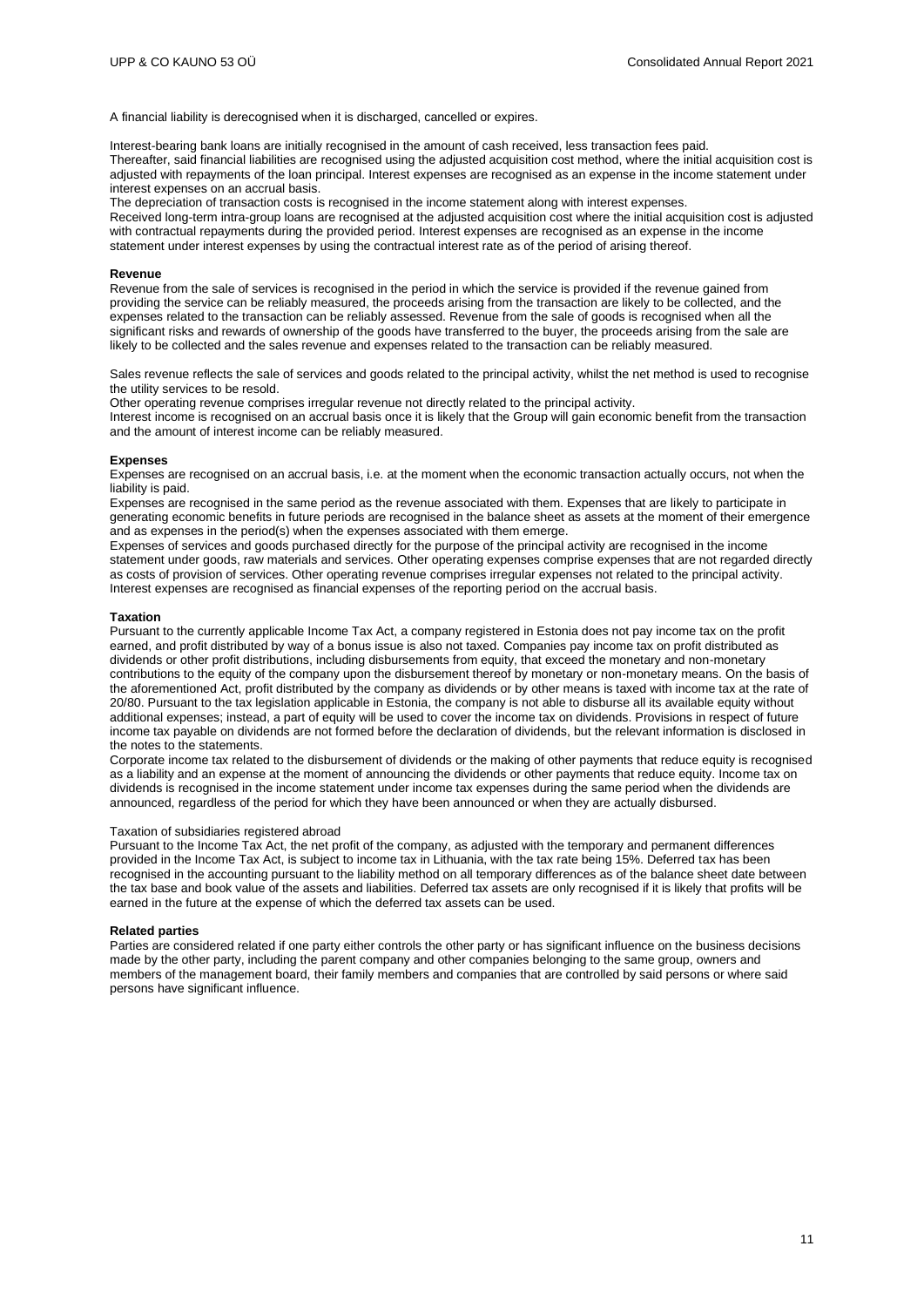# <span id="page-11-0"></span>**Note 2 Cash**

(euros)

|                   | 31.12.2021 | 31.12.2020 |
|-------------------|------------|------------|
| Cash at bank      | 597.244    | 477.621    |
| <b>Total cash</b> | 597.244    | 477.621    |

The Group settles both in Estonia and in Lithuania in OP Bank. Cash payments are not accepted or made. No cash was on time deposits during the reporting period.

## <span id="page-11-1"></span>**Note 3 Prepaid taxes and taxes payable**

(euros)

|                                       | 31.12.2021 |         | 31.12.2020 |         |
|---------------------------------------|------------|---------|------------|---------|
|                                       | Prepaid    | Pavable | Prepaid    | Pavable |
| Corporate income tax                  |            | 52.620  |            | 53.951  |
| Value added tax                       |            | 22.285  |            | 22.218  |
| Other prepaid taxes and taxes payable |            | 9.381   |            | 9,378   |
| Total prepaid taxes and taxes payable |            | 84.286  |            | 85,547  |

### <span id="page-11-2"></span>**Note 4 Shares of subsidiaries**

(euros)

| Shares of subsidiaries, general information                                                 |                      |           |                            |                         |     |  |
|---------------------------------------------------------------------------------------------|----------------------|-----------|----------------------------|-------------------------|-----|--|
| Registry code Name of subsidiary<br><b>Country of location</b><br><b>Principal activity</b> |                      |           | Holding (%)                |                         |     |  |
| of subsidiary                                                                               |                      |           |                            | 31.12.2020   31.12.2021 |     |  |
| 30440634                                                                                    | <b>Promalita UAB</b> | Lithuania | <b>Property management</b> | 100                     | 100 |  |

### <span id="page-11-3"></span>**Note 5 Investment properties**

| Fair value method |            |  |  |  |
|-------------------|------------|--|--|--|
|                   |            |  |  |  |
| 31.12.2019        | 15.750.000 |  |  |  |
| 31.12.2020        | 15,750,000 |  |  |  |
| 31.12.2021        | 15.750.000 |  |  |  |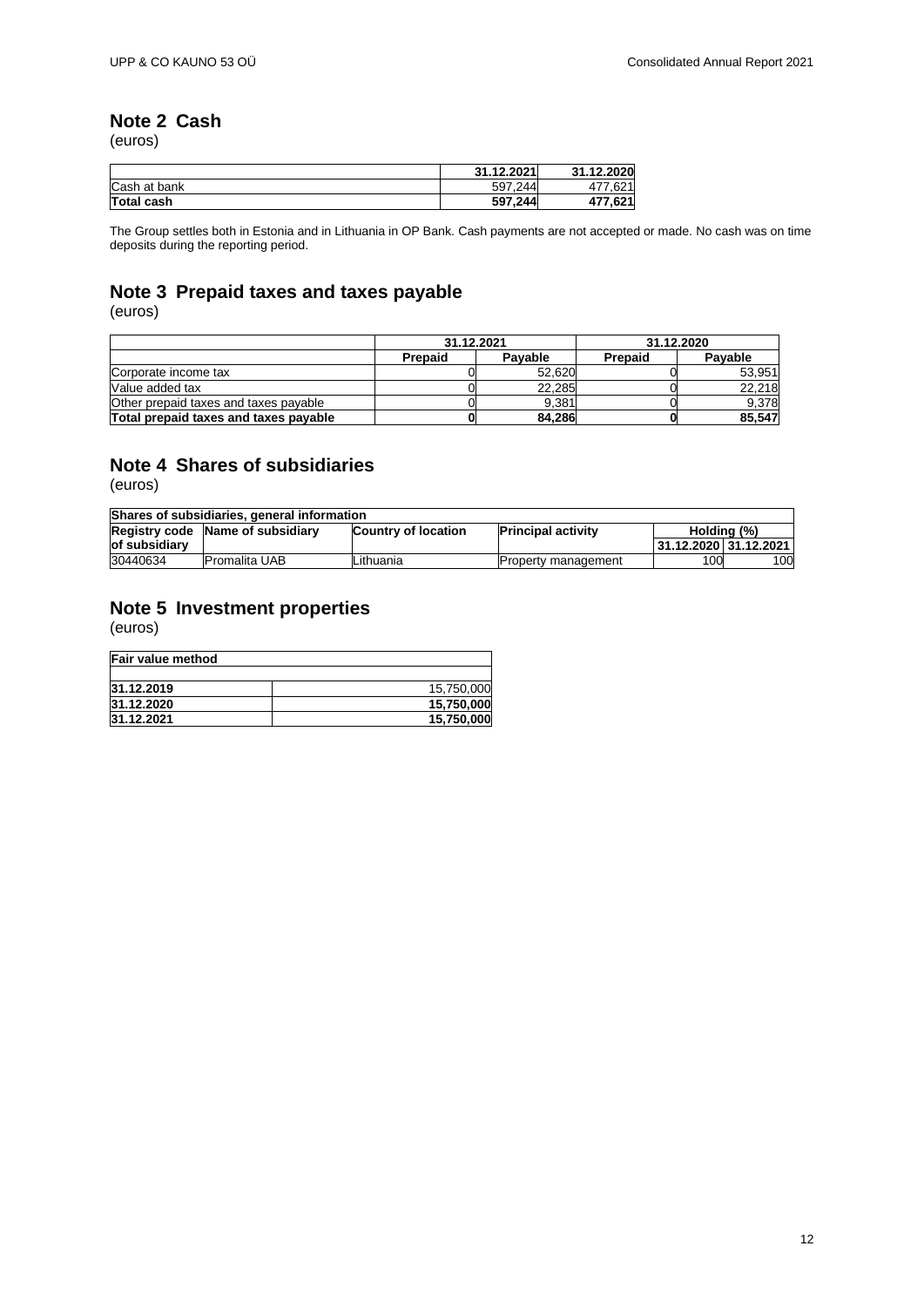|                                                  | つのつ 1<br>ZUZ | 2020       |
|--------------------------------------------------|--------------|------------|
| Income from rent earned on investment properties | .432<br>309. | 950<br>4מר |

Only the costs that the Group itself bears are recognised under direct administrative expenses. The majority of the costs are transferred to contractual clients.

The Group has entered into a contract for the assessment of the fair value of the investment property with Colliers International Advisors UAB who assessed the fair value of the investment property as at 31 December 2020. Pursuant to the assessment report, the precision of the assessment was +/-5%.

The management estimates that no changes have occurred in the composition, cash flow or market conditions of the investment property which would result in a change of more than 5% in the fair value. Therefore, the management believes that the fair value of the investment property as at 31 December 2021 is not significantly different from the fair value of the investment property as at 31 December 2020.

## <span id="page-12-0"></span>**Note 6 Property, plant and equipment**

|                          | Other property, Total |           |
|--------------------------|-----------------------|-----------|
|                          | plant and             |           |
|                          | equipment             |           |
| 31.12.2019               |                       |           |
| Acquisition cost         | 50,080                | 50,080    |
| Accumulated depreciation | $-36,031$             | $-36,031$ |
| <b>Residual value</b>    | 14.049                | 14.049    |
| Depreciation cost        | $-6,342$              | $-6,342$  |
| 31.12.2020               |                       |           |
| Acquisition cost         | 50,080                | 50,080    |
| Accumulated depreciation | $-42,373$             | $-42,373$ |
| <b>Residual value</b>    | 7,707                 | 7,707     |
| Depreciation cost        | $-4.766$              | $-4.766$  |
| 31.12.2021               |                       |           |
| Acquisition cost         | 50,080                | 50,080    |
| Accumulated depreciation | $-47,139$             | $-47,139$ |
| <b>Residual value</b>    | 2,941                 | 2,941     |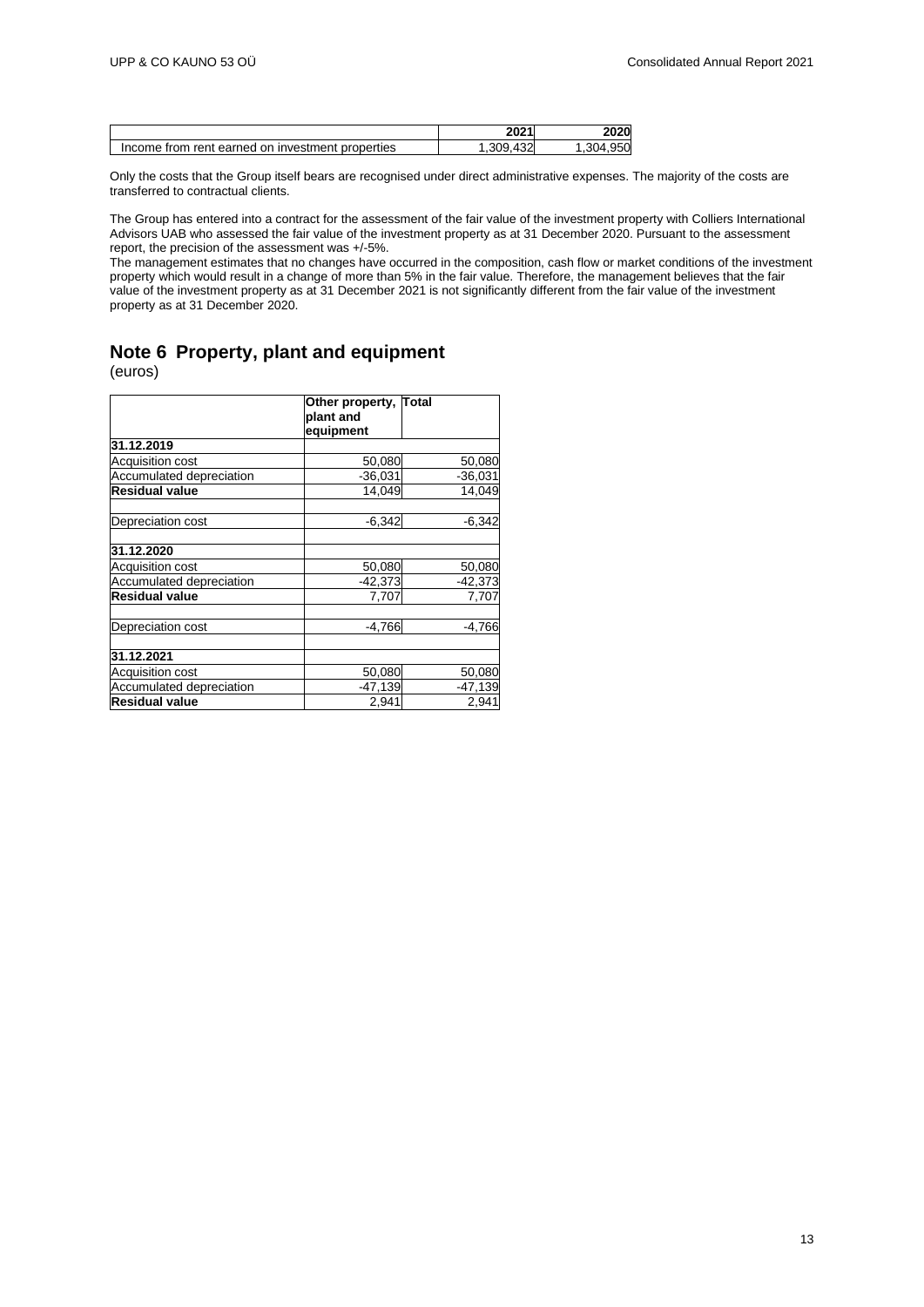### <span id="page-13-0"></span>**Note 7 Intangible assets**

|                          | Goodwill   | <b>Total</b> |
|--------------------------|------------|--------------|
| 31.12.2019               |            |              |
| <b>Acquisition cost</b>  | 1,280,818  | 1,280,818    |
| Accumulated depreciation | $-426,938$ | $-426,938$   |
| <b>Residual value</b>    | 853,880    | 853,880      |
| Depreciation cost        | $-213,468$ | $-213,468$   |
| 31.12.2020               |            |              |
| <b>Acquisition cost</b>  | 1,280,818  | 1,280,818    |
| Accumulated depreciation | $-640,406$ | $-640,406$   |
| <b>Residual value</b>    | 640.412    | 640.412      |
| Depreciation cost        | $-213,468$ | $-213,468$   |
| 31.12.2021               |            |              |
| <b>Acquisition cost</b>  | 1,280,818  | 1,280,818    |
| Accumulated depreciation | $-853,874$ | $-853,874$   |
| <b>Residual value</b>    | 426,944    | 426,944      |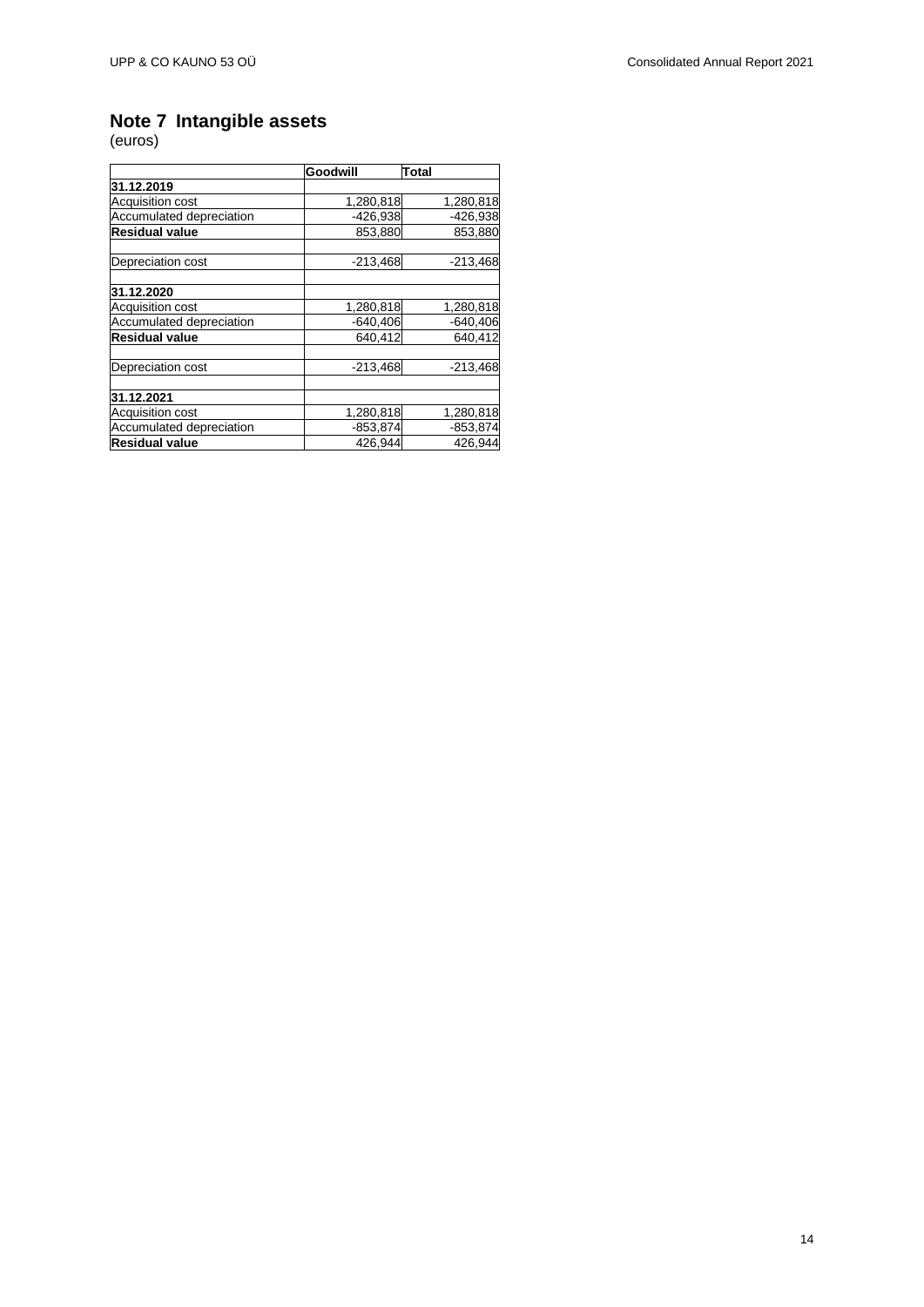### <span id="page-14-0"></span>**Note 8 Loans payable**

(euros)

|                               | 31.12.2021 |                | Division by remaining terms |              | Interest rate | <b>Underlying</b> | <b>Maturity date Note</b> |    |
|-------------------------------|------------|----------------|-----------------------------|--------------|---------------|-------------------|---------------------------|----|
|                               |            | Within         | Within 1-                   | Over 5 years |               | currency          |                           | No |
|                               |            | 12 months      | 5 years                     |              |               |                   |                           |    |
| Short-term loans              |            |                |                             |              |               |                   |                           |    |
| <b>OP Corporate Bank</b>      | 7,053,334  | 7,053,334      |                             |              | 6 months      | <b>EUR</b>        | 31.03.2022                |    |
|                               |            |                |                             |              | Euribor $+$   |                   |                           |    |
|                               |            |                |                             |              | 1.75%         |                   |                           |    |
| <b>Total short-term loans</b> | 7,053,334  | 7,053,334      |                             |              |               |                   |                           |    |
| _ong-term loans               |            |                |                             |              |               |                   |                           |    |
| Parent company                | 671,850    | 0              | 671,850                     |              | 8%            | <b>EUR</b>        | Unspecified               | 18 |
|                               |            |                |                             |              |               |                   | term                      |    |
| <b>Total long-term loans</b>  | 671,850    | 0              | 671,850                     |              |               |                   |                           |    |
| _ong-term bonds               |            |                |                             |              |               |                   |                           |    |
| Subordinated bond of          | 4,700,000  | $\Omega$       | 4,700,000                   |              | 6%            | <b>EUR</b>        | 17.07.2024                |    |
| UPP & CO Kauno 53 OÜ          |            |                |                             |              |               |                   |                           |    |
| Total long-term bonds         | 4,700,000  | $\overline{0}$ | 4,700,000                   |              |               |                   |                           |    |
| <b>Total loans payable</b>    | 12,425,184 | 7,053,334      | 5,371,850                   |              |               |                   |                           |    |
|                               |            |                |                             |              |               |                   |                           |    |
|                               | 31.12.2020 |                | Division by remaining terms |              | Interest rate | <b>Underlying</b> | <b>Maturity date Note</b> |    |
|                               |            | Within         | Within 1-                   | Over 5 years |               | currency          |                           | No |
|                               |            | 12 months      | 5 years                     |              |               |                   |                           |    |
| Long-term loans               |            |                |                             |              |               |                   |                           |    |
| <b>OP Corporate Bank</b>      | 7,513,334  | 460,000        | 7,053,334                   |              | 6 months      | <b>EUR</b>        | 31.03.2022                |    |
|                               |            |                |                             |              | Euribor $+$   |                   |                           |    |
|                               |            |                |                             |              | 1.75%         |                   |                           |    |
| Parent company                | 671,850    | 0              | 671.850                     |              | 14.24%        | <b>EUR</b>        | Unspecified               | 18 |
|                               |            |                |                             |              |               |                   | term                      |    |
| <b>Total long-term loans</b>  | 8,185,184  | 460.000        | 7,725,184                   |              |               |                   |                           |    |
| _ong-term bonds               |            |                |                             |              |               |                   |                           |    |
| Subordinated bond of          | 4,700,000  | 0              | 4,700,000                   |              | 8%            | <b>EUR</b>        | 17.04.2022                |    |
| UPP & CO Kauno 53 OÜ          |            |                |                             |              |               |                   |                           |    |
| Total long-term bonds         | 4,700,000  | $\Omega$       | 4,700,000                   |              |               |                   |                           |    |
| <b>Total loans payable</b>    | 12,885,184 | 460,000        | 12,425,184                  |              |               |                   |                           |    |

The loan securities and mortgages established are as follows:

1.first rank mortgage on the RIMI LC registered immovable in the amount of 11,960,000 euros, market value of real property at least 15,300,000 euros;

2.second rank mortgage on the RIMI LC registered immovable in the amount of 6,110,000 euros for the benefit of the collateral agent as the pledgee (established pursuant to a collateral agent contract and terms and conditions for the benefit of the investors).

On 30 March 2022, Promalita UAB extended the loan agreement with OP Corporate Bank plc Lithuania Branch until 2027. The loan amount was not increased at the moment, the risk margin increased from 1.75% to 1.91% due to the appreciation of the loan capital of the bank.

In the reporting period, interest from loans and bonds was calculated in the total amount of 514,551 euros (2020: 609,761 euros).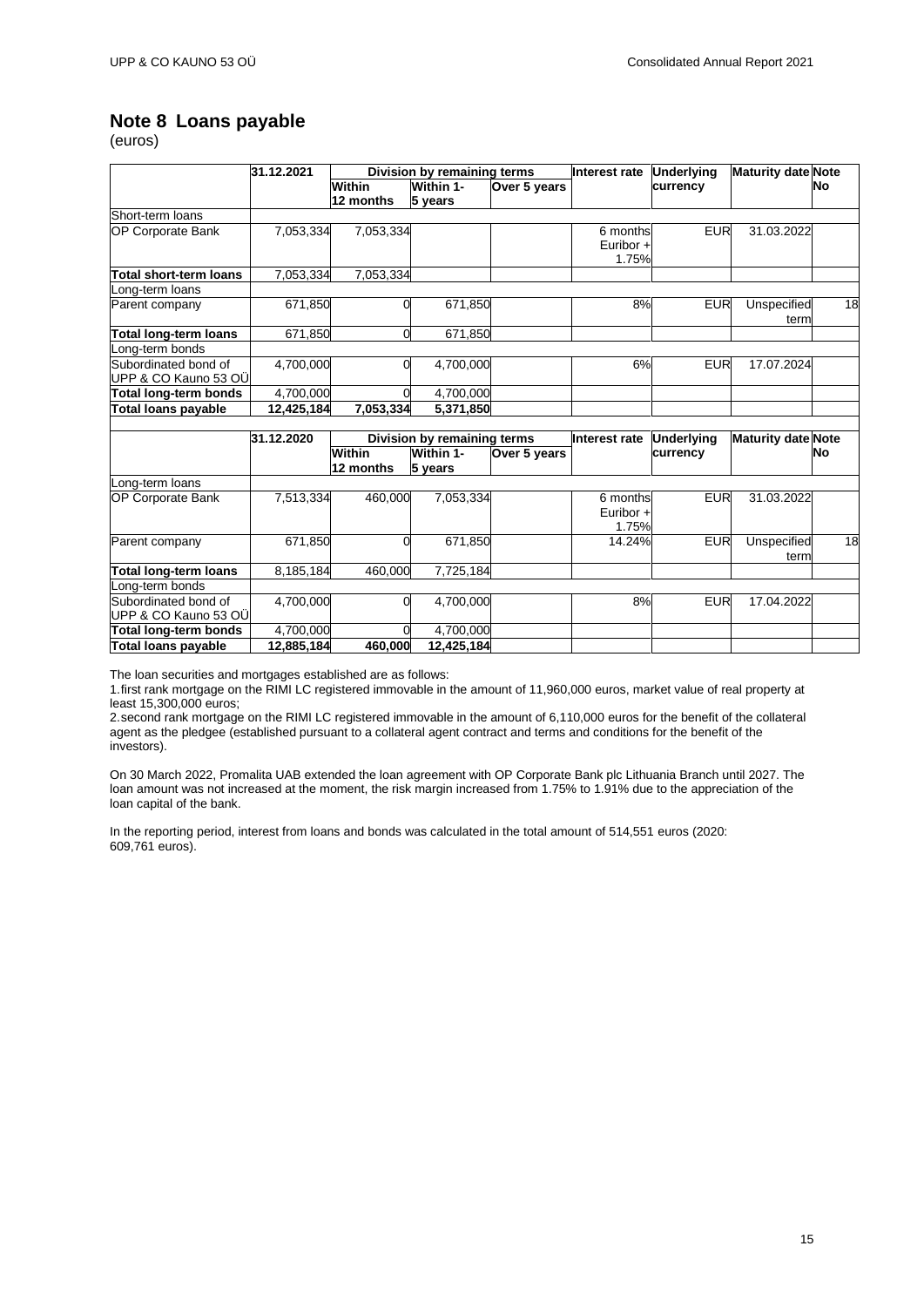## <span id="page-15-0"></span>**Note 9 Payables and prepayments**

(euros)

|                                | 31.12.2021 |         | <b>Within 12 months</b> | Note No |
|--------------------------------|------------|---------|-------------------------|---------|
| <b>Trade creditors</b>         |            | 12,483  | 12,483                  |         |
| Employee payables              |            | 50      | 50                      |         |
| Taxes payable                  |            | 84,286  | 84,286                  | 3       |
| Other payables                 |            | 57,967  | 57,967                  |         |
| Interest payable               |            | 57,967  | 57,967                  |         |
| Total payables and prepayments |            | 154.786 | 154.786                 |         |
|                                |            |         |                         |         |
|                                | 31.12.2020 |         | <b>Within 12 months</b> | Note No |
| Trade creditors                |            | 2,636   | 2,636                   |         |
| Employee payables              |            | 19      | 19                      |         |
| Taxes payable                  |            | 85,547  | 85,547                  | 3       |
| Other payables                 |            | 77,272  | 77,272                  |         |
| Interest payable               |            | 77,272  | 77,272                  |         |
| Total payables and prepayments |            | 165,474 | 165,474                 |         |

# <span id="page-15-1"></span>**Note 10 Provisions**

(euros)

|                         | 31.12.2020 | Formation/adjustment 31.12.2021 |           |
|-------------------------|------------|---------------------------------|-----------|
| <b>Total provisions</b> | 2,292,428  | $-19.212$                       | 2,273,216 |
| Long-term               | 2,292,428  | $-19.212$                       | 2,273,216 |
| Tax provision           | 2,292,428  | $-19.212$                       | 2,273,216 |
|                         |            |                                 |           |
|                         | 31.12.2019 | Formation/adjustment 31.12.2020 |           |
| <b>Total provisions</b> | 2,309,664  | $-17,236$                       | 2,292,428 |
| Long-term               | 2,309,664  | $-17,236$                       | 2,292,428 |
| Tax provision           | 2,309,664  | $-17.236$                       | 2,292,428 |

The provisions consist of a deferred income tax liability of the Lithuanian subsidiary.

# <span id="page-15-2"></span>**Note 11 Contingent liabilities and assets**

|                                           | 31.12.2021 | 31.12.2020 |
|-------------------------------------------|------------|------------|
| Contingent liabilities                    |            |            |
| Potential dividends                       | 1,933,640  | 1,536,636  |
| Income tax payable on potential dividends | $-386.728$ | $-307.327$ |
| <b>Total contingent liabilities</b>       | 1,546,912  | 1,229,309  |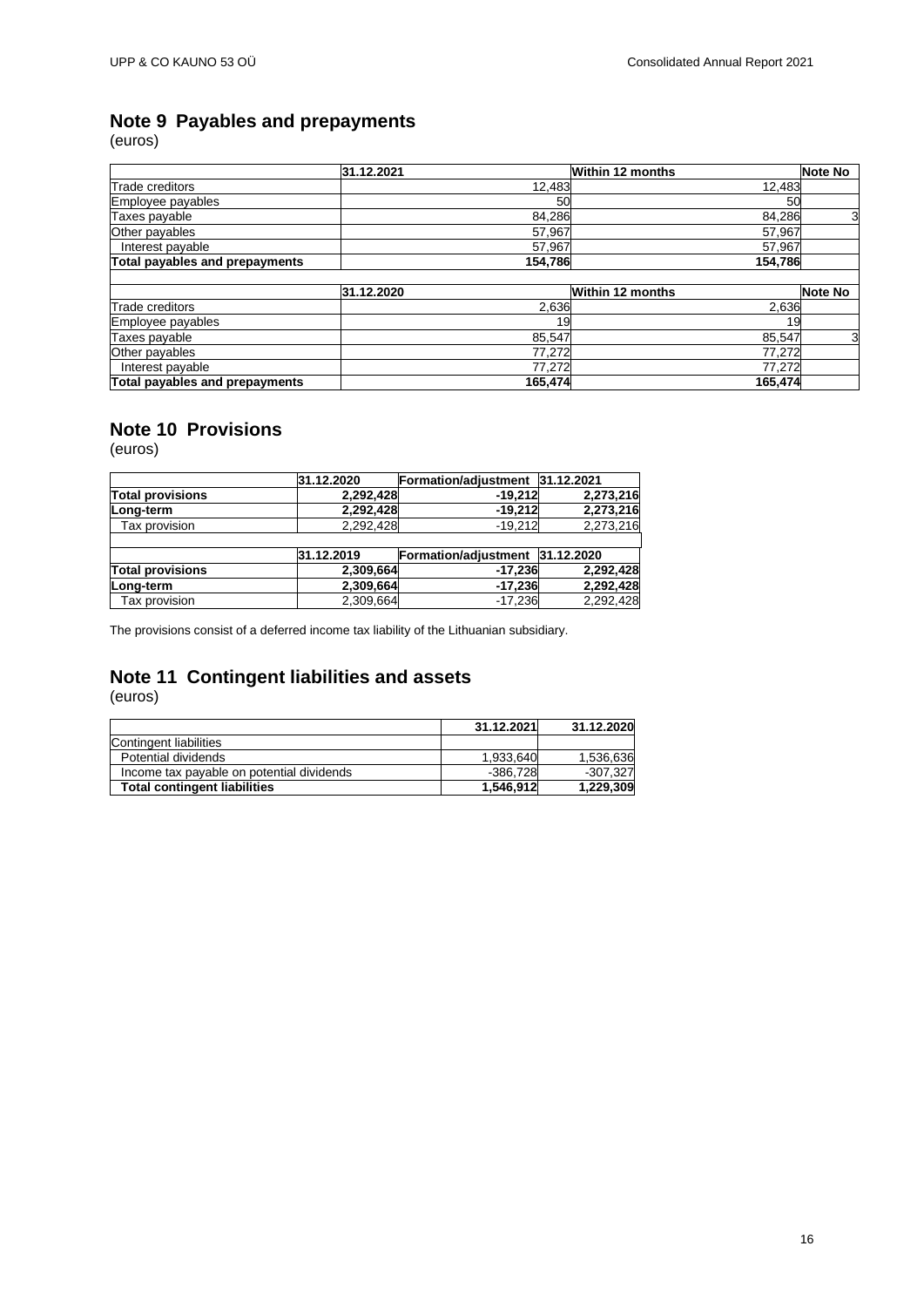Potential income tax liability of the Group

The maximum potential income tax liability has been calculated on the assumption that the total distributed net dividends and income tax expense associated with their payment may not exceed distributable profits as of 31 December 2021.

### <span id="page-16-0"></span>**Note 12 Share capital**

(euros)

|                         | 31.12.2021 | 31.12.2020 |
|-------------------------|------------|------------|
| Share capital           | 2.500      | 500        |
| Number of shares (pcs.) |            |            |

## <span id="page-16-1"></span>**Note 13 Sales revenue**

(euros)

|                                                    | 2021      | 2020      |
|----------------------------------------------------|-----------|-----------|
| Sales revenue by geographical regions              |           |           |
| Sales to European Union Member States              |           |           |
| Lithuania                                          | 1.309.432 | 1,304,950 |
| <b>Total sales to European Union Member States</b> | 1,309,432 | 1,304,950 |
| <b>Total sales revenue</b>                         | 1,309,432 | 1,304,950 |
| Sales revenue by areas of activity                 |           |           |
| Lease of premises                                  | 1,309,432 | 1,304,950 |
| <b>Total sales revenue</b>                         | 1,309,432 | 1,304,950 |

### <span id="page-16-2"></span>**Note 14 Other operating expenses**

|                                                | 2021       | 2020      |
|------------------------------------------------|------------|-----------|
| Various office expenses                        | $-4.368$   | -443      |
| Management service                             | $-56,634$  | $-75,357$ |
| Securities management and transaction expenses | $-23,906$  | $-8,355$  |
| Expenses of legal and other consultations      | $-22.595$  | $-10,224$ |
| Total other operating expenses                 | $-107,503$ | $-94,379$ |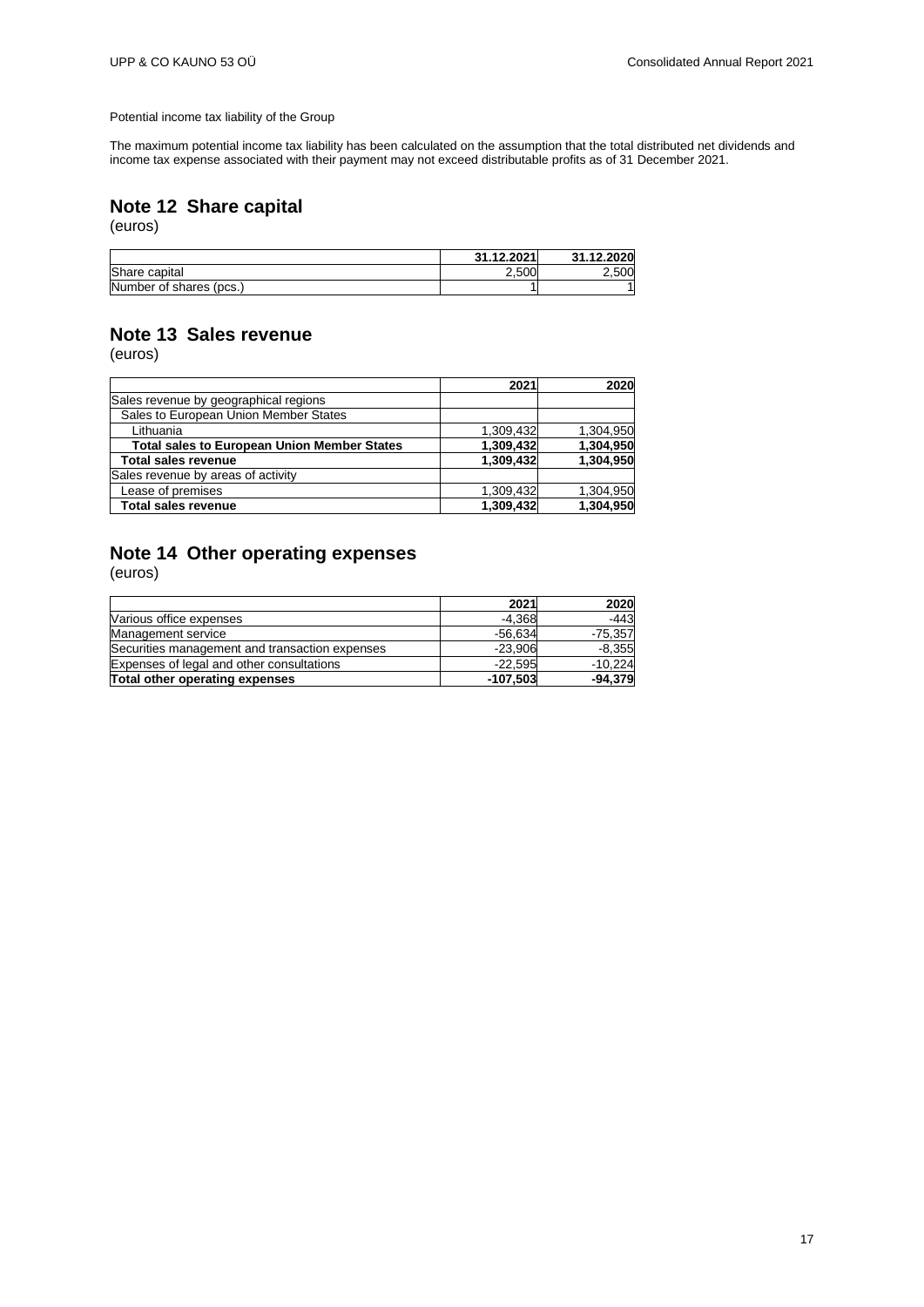## <span id="page-17-0"></span>**Note 15 Labour expenses**

(euros)

|                                                    | 2021   | 2020   |
|----------------------------------------------------|--------|--------|
| Salaries and wages                                 | $-381$ | $-258$ |
| Social taxes                                       | -9     | -6     |
| Total labour expenses                              | $-390$ | -264   |
| Average number of employees by type of employment: |        |        |
| Member of management or supervisory body of legal  |        |        |
| entity                                             |        |        |

## <span id="page-17-1"></span>**Note 16 Interest expenses**

(euros)

|                            | 2021       | 2020     |
|----------------------------|------------|----------|
| Interest expenses on bonds | $-331.275$ | -376.000 |
| Interest expenses on loans | -183.276   | -233.761 |
| Total interest expenses    | $-514.551$ | -609,761 |

### <span id="page-17-2"></span>**Note 17 Income tax**

(euros)

The income tax expenses of the Group in the reporting year were 71,750 euros (2020: 35,517 euros), which have arisen due to the income tax liability of the Lithuanian subsidiary.

### <span id="page-17-3"></span>**Note 18 Related parties**

(euros)

| Name of accounting entity's parent company                     | United Partners Property OU |
|----------------------------------------------------------------|-----------------------------|
| Country where accounting entity's parent company is registered | <b>IEstonia</b>             |
| Name of group to which parent company belongs                  | United Partners Group OU    |
| Country where group's parent company is registered             | <b>IEstonia</b>             |

### **Balances with related parties by groups**

| <b>LONG-TERM</b>    | 31.12.2021 | 31.12.2020 |
|---------------------|------------|------------|
| Loans payable       |            |            |
| Parent company      | 671.850    | 671.850    |
| Total loans payable | 671.850    | 671.850    |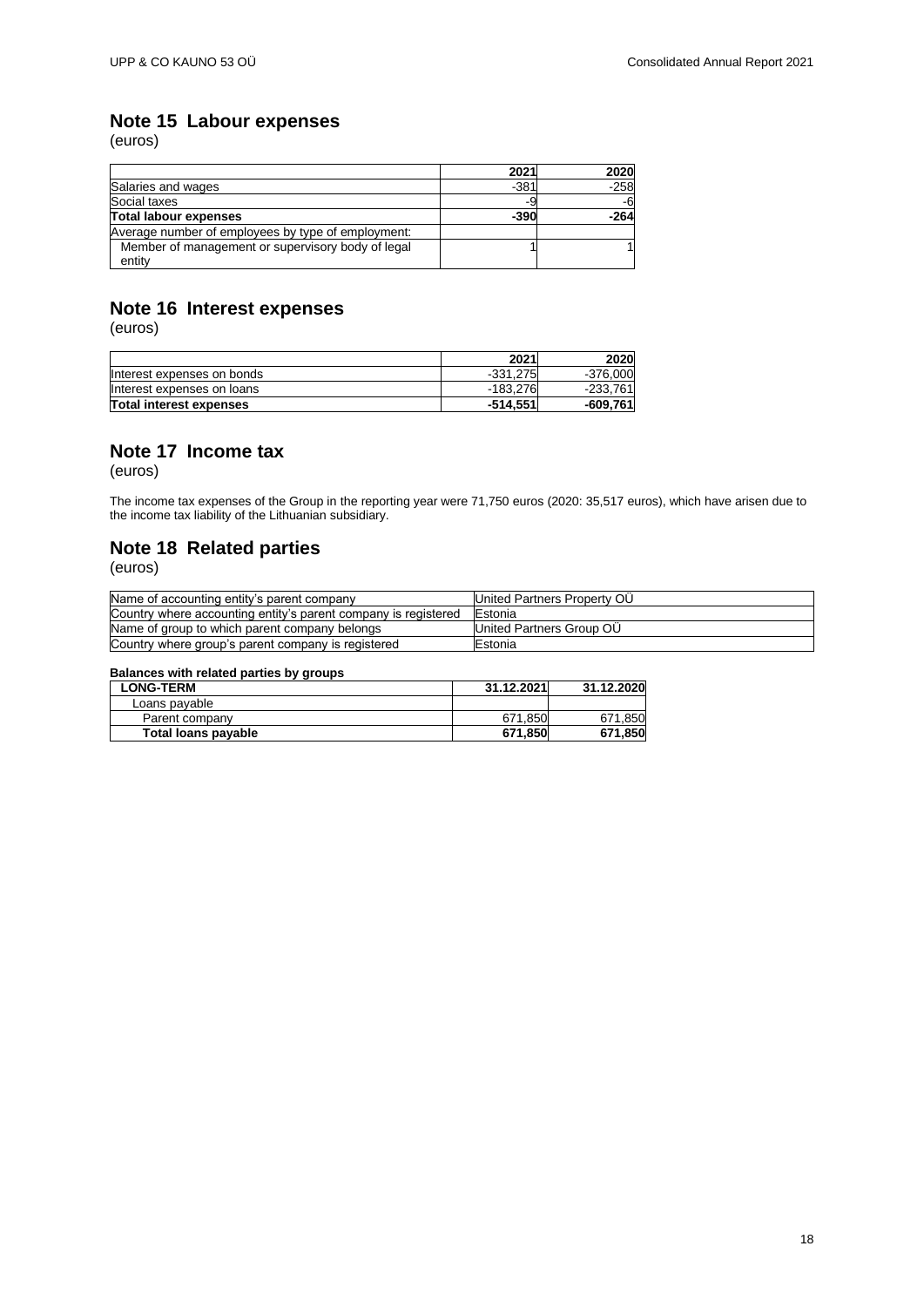| <b>PURCHASED</b>                | 2021                                                       |      |        | 2020            |  |        |
|---------------------------------|------------------------------------------------------------|------|--------|-----------------|--|--------|
|                                 | <b>Services</b>                                            |      |        | <b>Services</b> |  |        |
| Parent company                  |                                                            |      | 56,634 |                 |  | 75,357 |
| <b>Total purchased</b>          |                                                            |      | 56.634 |                 |  | 75,357 |
| executive and senior management | Remuneration and other significant benefits calculated for |      |        |                 |  |        |
|                                 |                                                            | 2021 |        | 2020            |  |        |
| Remuneration calculated         |                                                            | 390  |        | 258             |  |        |

Interest in the amount of 53,748 euros (2020: 95,671 euros) was calculated and in the amount of 53,748 euros (2020: 99,031 euros) was paid on the loan of the parent company in the reporting period.

No discounts have been given in the transactions with the related parties in the reporting period. No additional benefits are provided to the members of the management board.

### <span id="page-18-0"></span>**Note 19 Events after the reporting date**

In the period of preparation of the statements, an extension of the loan agreement was signed between the subsidiary Promalita UAB and OP Corporate Bank plc Lithuania Branch. The new due date for the final repayment of the loan is 31 March 2027.

The aforementioned loan commitment has been recognised in the financial statements in full as short-term loan payable. See also Note 8.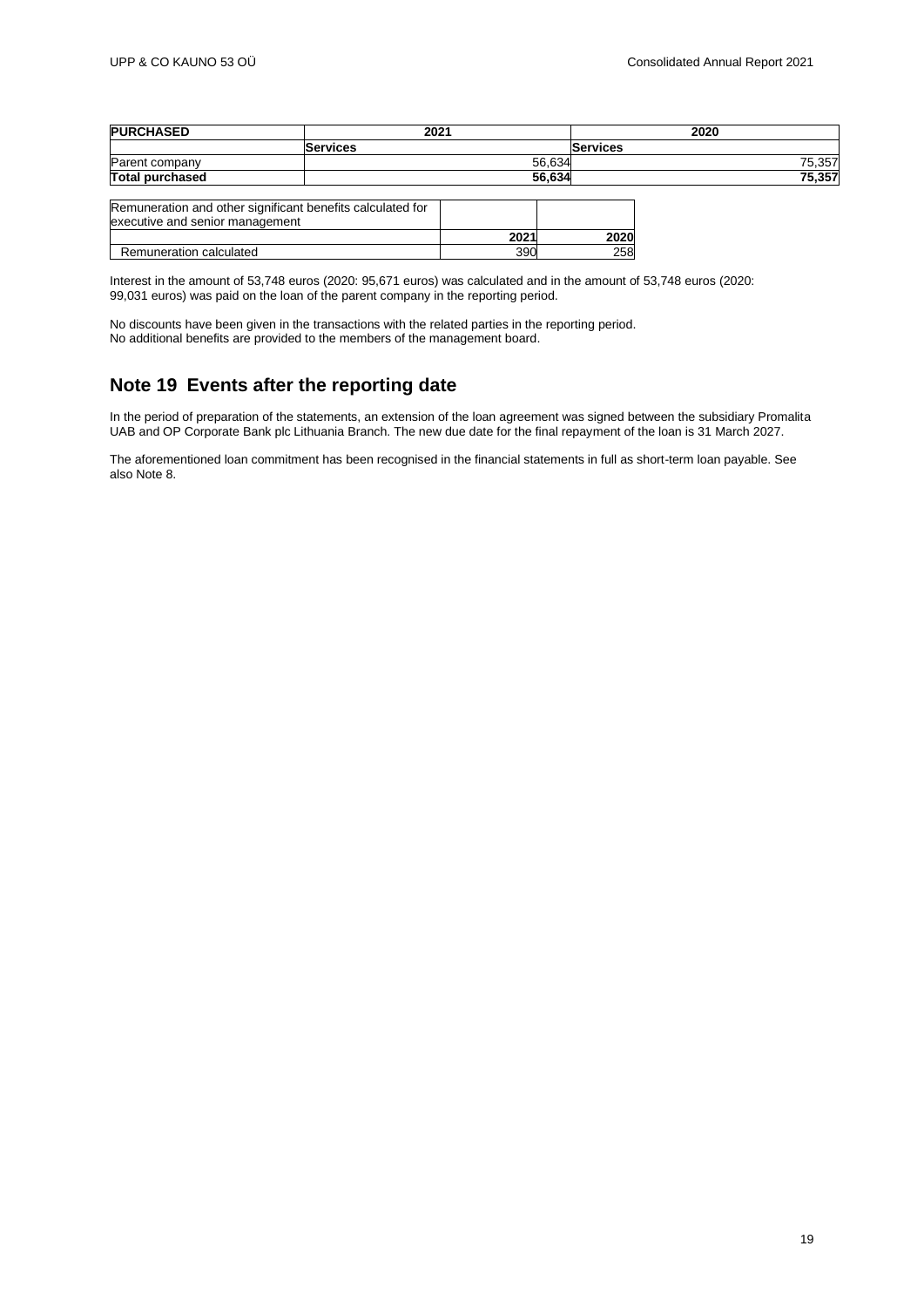# <span id="page-19-0"></span>**Note 20 Unconsolidated balance sheet**

(euros)

|                                            | 31.12.2021 | 31.12.2020 |
|--------------------------------------------|------------|------------|
| Assets                                     |            |            |
| <b>Current assets</b>                      |            |            |
| Cash                                       | 87,832     | 66,646     |
| Receivables and prepayments                | 3,900      | 0          |
| <b>Total current assets</b>                | 91,732     | 66,646     |
| <b>Fixed assets</b>                        |            |            |
| Investments in subsidiaries and affiliates | 1,971,850  | 1,565,262  |
| Receivables and prepayments                | 5,306,350  | 5,356,350  |
| <b>Total fixed assets</b>                  | 7,278,200  | 6,921,612  |
| <b>Total assets</b>                        | 7,369,932  | 6,988,258  |
| Liabilities and equity                     |            |            |
| Liabilities                                |            |            |
| <b>Current liabilities</b>                 |            |            |
| Payables and prepayments                   | 61,942     | 77,272     |
| <b>Total current liabilities</b>           | 61,942     | 77,272     |
| Long-term liabilities                      |            |            |
| Loans payable                              | 5,371,850  | 5,371,850  |
| <b>Total long-term liabilities</b>         | 5,371,850  | 5,371,850  |
| <b>Total liabilities</b>                   | 5,433,792  | 5,449,122  |
| Equity                                     |            |            |
| Share capital in nominal value             | 2,500      | 2,500      |
| Retained earnings (loss)                   | 1,536,636  | 1,191,417  |
| Profit (loss) for financial year           | 397,004    | 345,219    |
| <b>Total equity</b>                        | 1,936,140  | 1,539,136  |
| <b>Total liabilities and equity</b>        | 7,369,932  | 6,988,258  |

# <span id="page-19-1"></span>**Note 21 Unconsolidated income statement**

|                                  | 2021       | 2020       |
|----------------------------------|------------|------------|
| Other operating expenses         | $-40.044$  | $-12,347$  |
| Total operating profit (loss)    | $-40,044$  | $-12,347$  |
| Profit (loss) from subsidiaries  | 406.588    | 393,586    |
| Interest income                  | 415.477    | 435,652    |
| Interest expenses                | $-385.017$ | $-471.672$ |
| Profit (loss) before income tax  | 397,004    | 345,219    |
| Profit (loss) for financial year | 397.004    | 345,219    |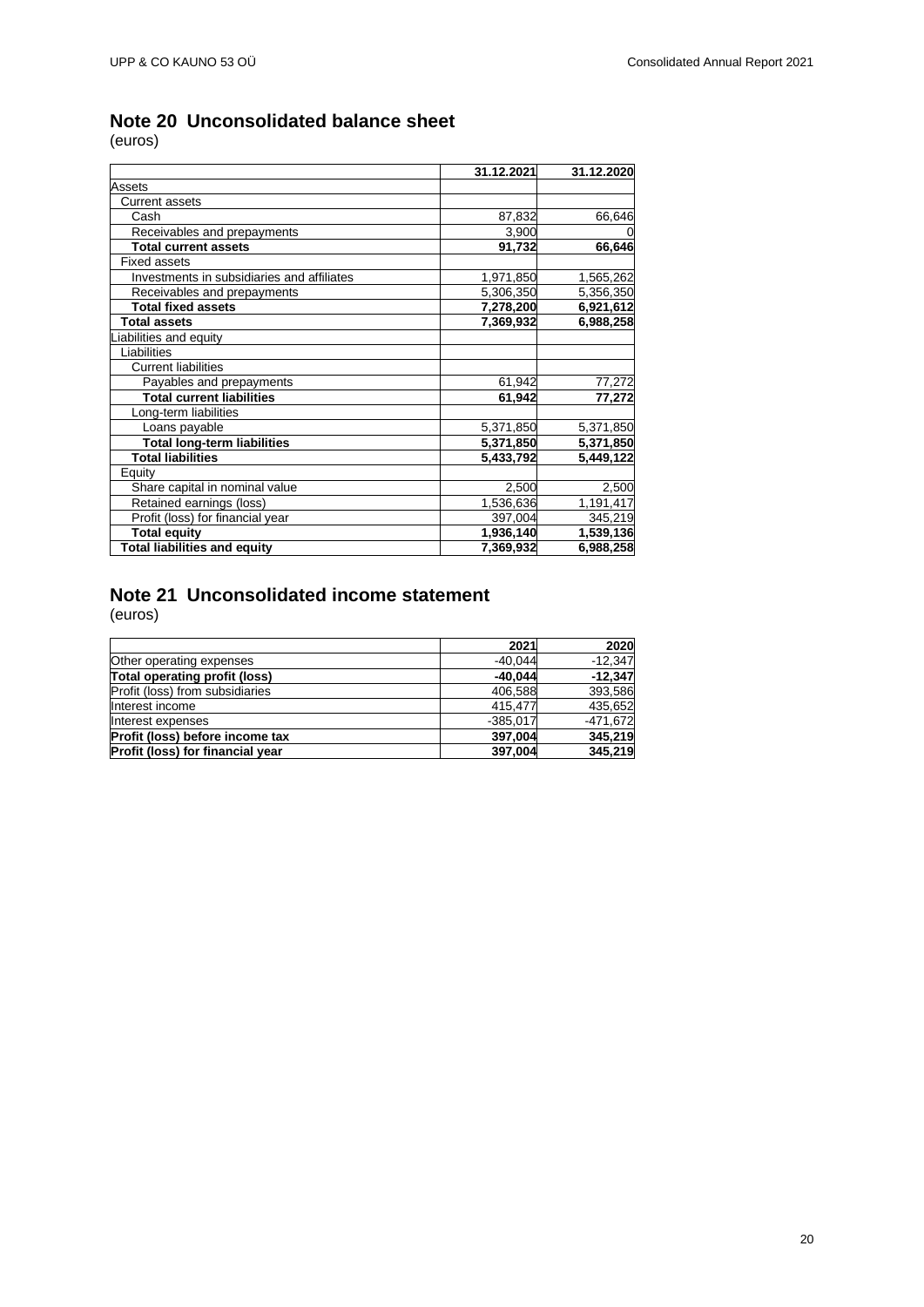# <span id="page-20-0"></span>**Note 22 Unconsolidated cash flow statement**

|                                                  | 2021       | 2020       |
|--------------------------------------------------|------------|------------|
| Cash flow from operating activities              |            |            |
| Operating profit (loss)                          | $-40.044$  | $-12,347$  |
| Change in receivables and prepayments related to | $-3,900$   | $\Omega$   |
| operating activities                             |            |            |
| Change in payables and prepayments related to    | 3,981      | $-3,660$   |
| operating activities                             |            |            |
| Total cash flow from operating activities        | -39,963    | $-16,007$  |
| Cash flow from investing activities              |            |            |
| Loans granted                                    | $-800,000$ | $-130,000$ |
| Repayments of loans granted                      | 850,000    | 130,000    |
| Interest received                                | 415,679    | 472,547    |
| Total cash flow from investing activities        | 465,679    | 472,547    |
| Cash flow from financing activities              |            |            |
| Loans raised                                     |            | 130,000    |
| Repayments of loans raised                       |            | $-130,000$ |
| Interest paid                                    | $-404,530$ | $-475,027$ |
| Total cash flow from financing activities        | $-404,530$ | $-475,027$ |
| Total cash flow                                  | 21,186     | $-18,487$  |
| Cash and cash equivalents at beginning of period | 66,646     | 85,133     |
| Change in cash and cash equivalents              | 21,186     | $-18,487$  |
| Cash and cash equivalents at end of period       | 87,832     | 66,646     |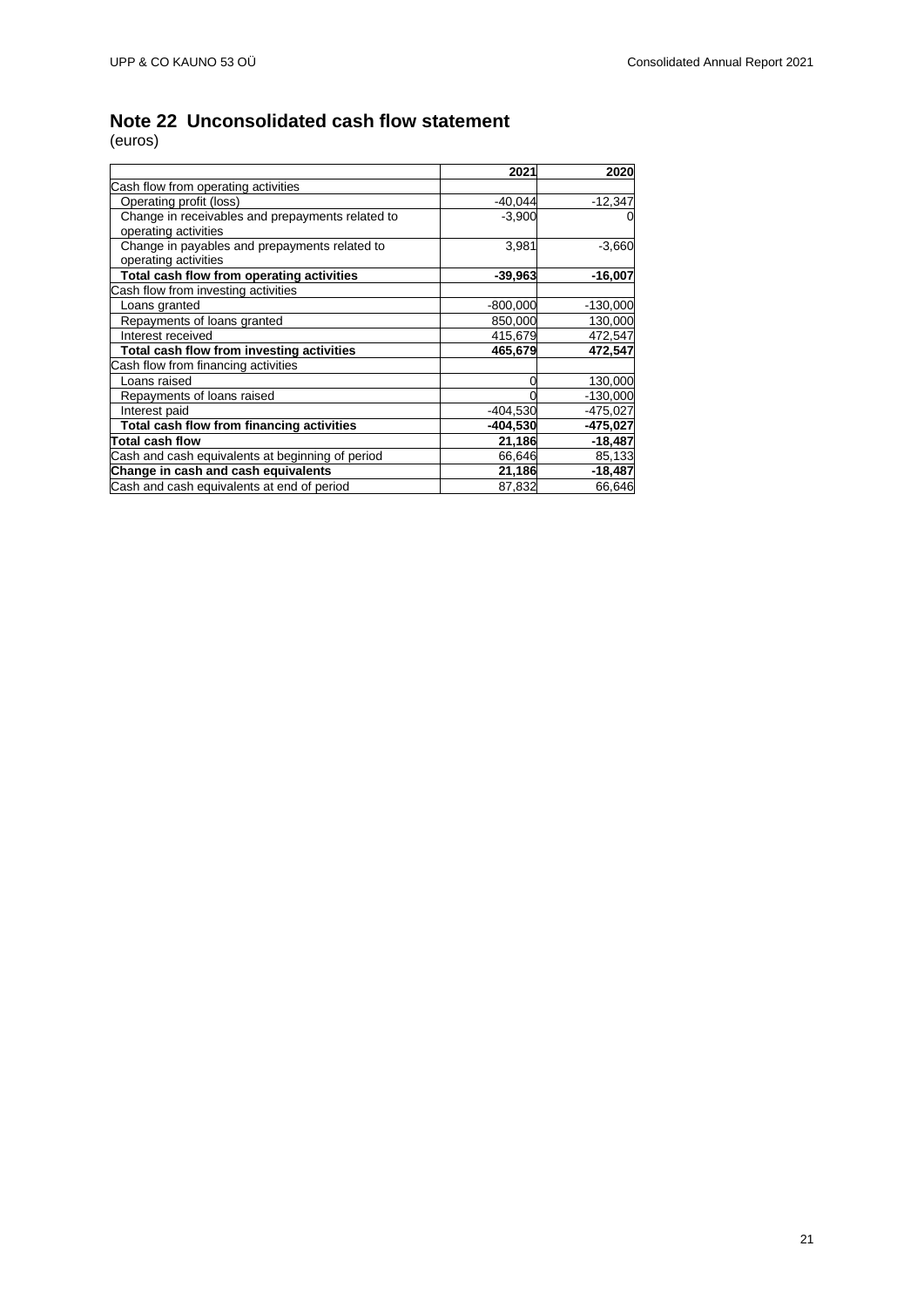|                                                                                                     |                                   | Total         |                             |              |
|-----------------------------------------------------------------------------------------------------|-----------------------------------|---------------|-----------------------------|--------------|
|                                                                                                     | Share capital in<br>nominal value | Legal reserve | Retained earnings<br>(loss) |              |
| 31.12.2019                                                                                          | 2,500                             |               | 1,191,417                   | 1,193,917    |
| Profit (loss) for financial<br>year                                                                 |                                   |               | 345.219                     | 345.219      |
| 31.12.2020                                                                                          | 2,500                             | 0             | 1,536,636                   | 1,539,136    |
| Book value of holdings<br>under dominant and<br>significant influence                               | $-2,500$                          | 0             | $-1,562,762$                | $-1,565,262$ |
| Value of holdings under<br>dominant and significant<br>influence calculated by<br>the equity method | 2,500                             | 0             | 1,562,762                   | 1,565,262    |
| <b>Adjusted</b><br>unconsolidated equity<br>las at 31.12.2020                                       | 2,500                             | 0             | 1,536,636                   | 1,539,136    |
| Profit (loss) for financial<br>year                                                                 | 0                                 | 0             | 397,004                     | 397,004      |
| 31.12.2021                                                                                          | 2,500                             |               | 1,933,640                   | 1,936,140    |
| Book value of holdings<br>under dominant and<br>significant influence                               | $-2,500$                          | $-250$        | $-1,969,100$                | $-1,971,850$ |
| Value of holdings under<br>dominant and significant<br>influence calculated by<br>the equity method | 2,500                             | 250           | 1,969,100                   | 1,971,850    |
| <b>Adjusted</b><br>unconsolidated equity<br>31.12.2021                                              | 2,500                             | 0             | 1,933,640                   | 1,936,140    |

### <span id="page-21-0"></span>**Note 23 Unconsolidated statement of changes in equity** (euros)

<span id="page-21-1"></span>**Note 24 Going concern**

The financial statements of the Group have been prepared in consideration of the company being a going concern. The shortterm liabilities of the Group exceeded the current assets as at 31 December 2021. The management is of the opinion that the Group is sufficiently capitalised, the negative operating capital is temporary; it is related to the specific character of the activities and does not pose a threat to sustainability. Short-term liabilities are covered with cash flow from business activities. On 30 March 2022, the subsidiary Promalita UAB extended the valid loan agreement with OP Corporate Bank plc Lithuania Branch (see also Note 19).